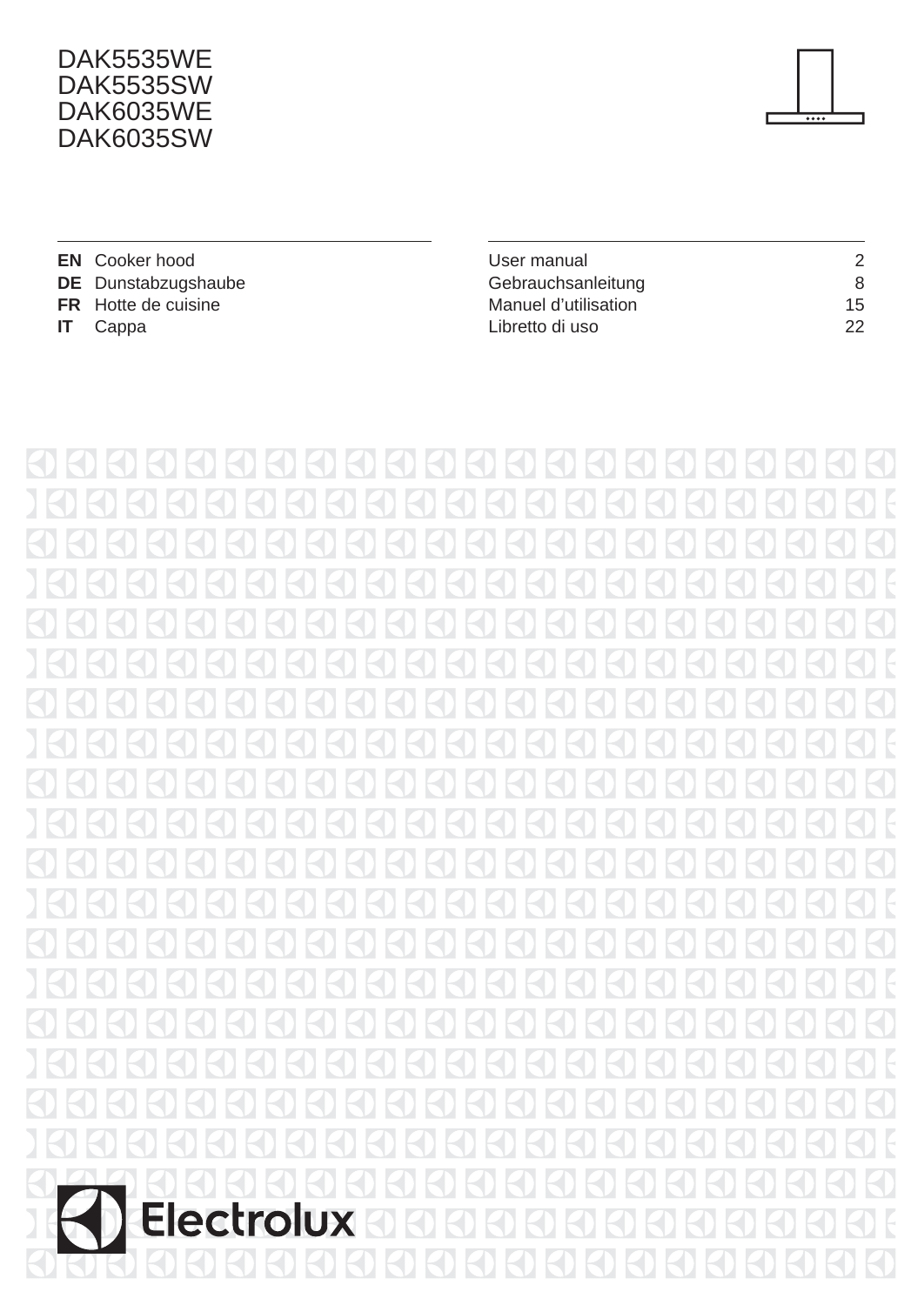# **CONTENTS**

### WE'RE THINKING OF YOU

Thank you for purchasing an Electrolux appliance. You've chosen a product that brings with it decades of professional experience and innovation. Ingenious and stylish, it has been designed with you in mind. So whenever you use it, you can be safe in the knowledge that you'll get great results every time.

Welcome to Electrolux.

#### **Visit our website for:**



Get usage advice, brochures, trouble shooter, service information: **www.electrolux.com**



Register your product for better service: **www.registerelectrolux.com**



Buy Accessories, Consumables and Original spare parts for your appliance: **www.electrolux.com/shop**

### CUSTOMER CARE AND SERVICE

Always use original spare parts.

When contacting our Authorised Service Centre, ensure that you have the following data available: Model, PNC, Serial Number.

The information can be found on the rating plate.

- $\langle \cdot \rangle$  Warning / Caution-Safety information
- General information and tips
- $E$  Environmental information

Subject to change without notice.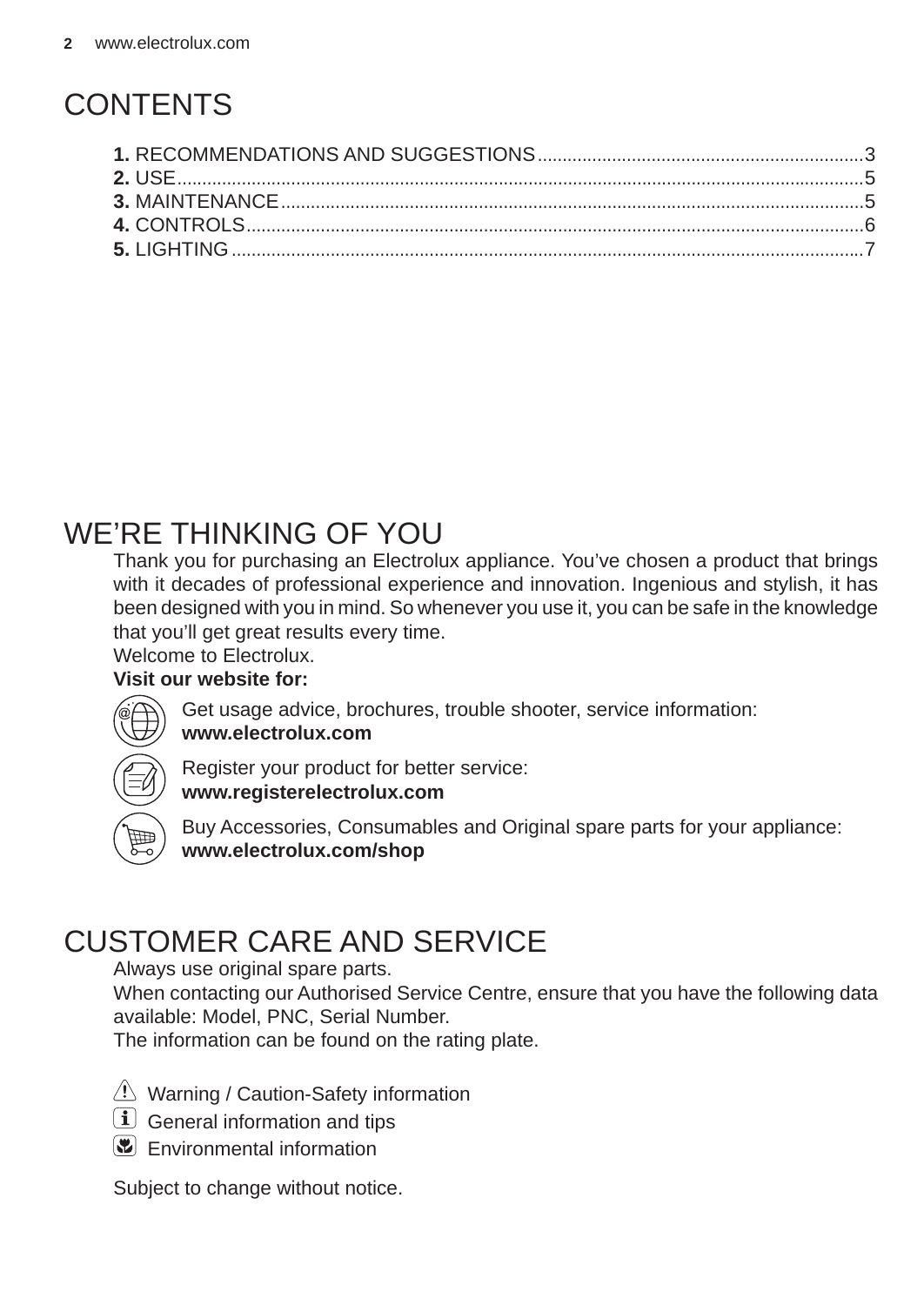### **1. RECOMMENDATIONS AND SUGGESTIONS**

- . The Instructions for Use apply to several versions of this appliance. Accordingly, you may find descriptions of individual features that do not apply to your specific appliance.
- The manufacturer will not be held liable for any damages resulting from incorrect or improper installation.
- . The minimum safety distance between the cooker top and the extractor hood is 650 mm (some models can be installed at a lower height, please refer to the paragraphs on working dimensions and installation).
- Check that the mains voltage corresponds to that indicated on the rating plate fixed to the inside of the hood.
- For Class I appliances, check that the domestic power supply guarantees adequate earthing. Connect the extractor to the exhaust flue through a pipe of minimum diameter 120 mm. The route of the flue must be as short as possible.
- Do not connect the extractor hood to exhaust ducts carrying combustion fumes (boilers, fireplaces, etc.).
- . If the extractor is used in conjunction with non-electrical appliances (e.g. gas burning appliances), a sufficient degree of aeration must be guaranteed in the room in order to prevent the backflow of exhaust gas. The kitchen must have an opening communicating directly with the open air in order to guarantee the entry of clean air. When the cooker hood is used in conjunction with appliances supplied with energy other than electric, the negative pressure in the room must not exceed 0.04 mbar to prevent fumes being drawn back into the room by the cooker hood.
- The air must not be discharged into a flue that is used for exhausting fumes from appliances burning gas or other fuels (not applicable to appliances that only discharge the air back into the room).
- . In the event of damage to the power cable, it must be replaced by the manufacturer or by the technical service department, in order to prevent any risks.
- . If the instructions for installation for the gas hob specify a greater distance specified above, this has to be taken into account. Regulations concerning the discharge of air have to be fulfilled.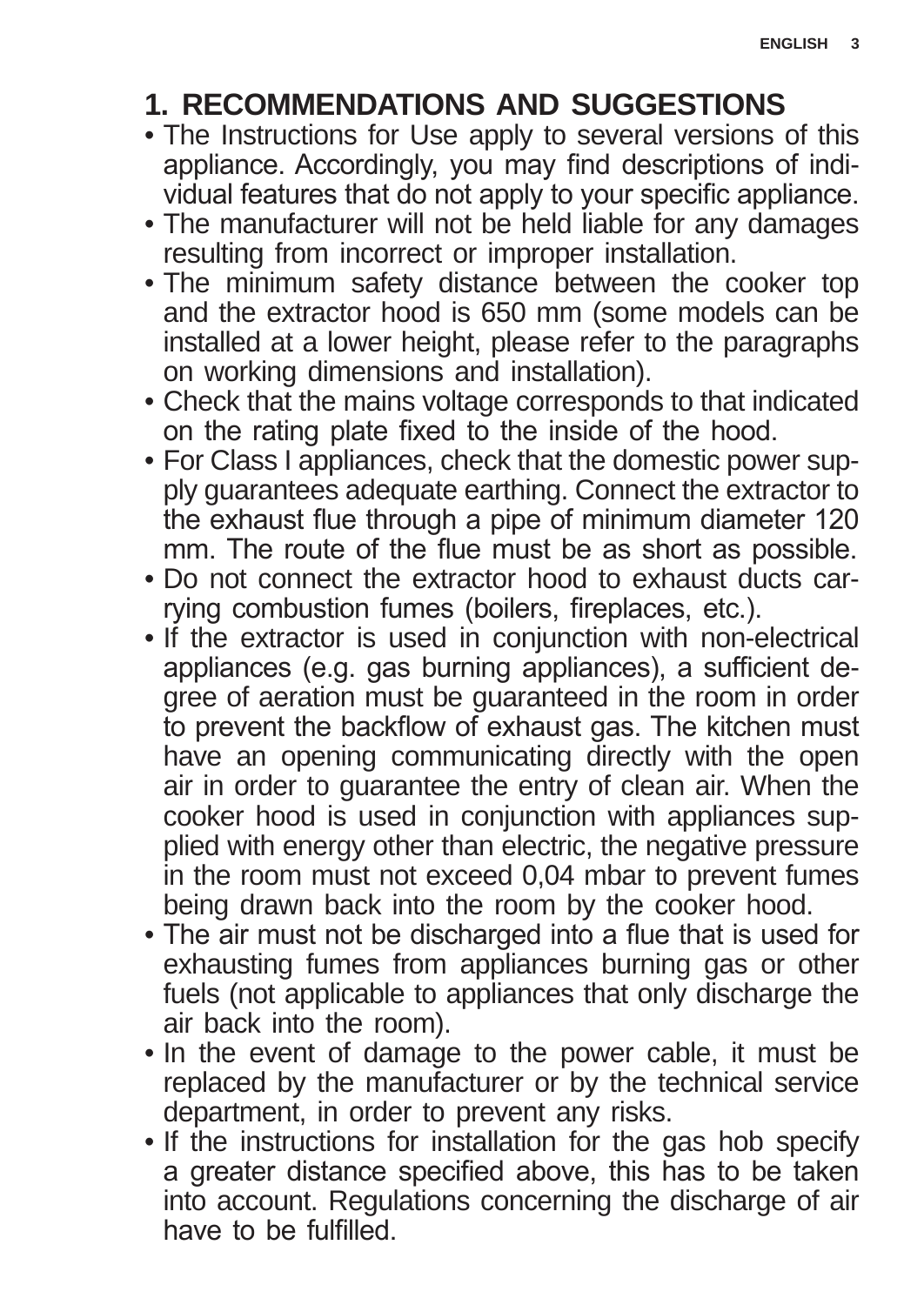- Use only screws and small parts in support of the hood. **Warning:** Failure to install the screws or fixing device in accordance with these instructions may result in electrical hazards.
- Connect the hood to the mains through a two-pole switch having a contact gap of at least 3 mm.
- Do not flambè under the range hood; risk of fire.
- This appliance can be used by children aged from 8 years and above and persons with reduced physical, sensory or mental capabilities or lack of experience and knowledge if they have been given supervision or instruction concerning use of the appliance in a safe way and understand the hazards involved. Children shall not play with the appliance. Cleaning and user maintenance shall not be made by children without supervision.
- This appliance is not intended for use by persons (including children) with reduced physical, sensory or mental capabilities, or lack of experience and knowledge, unless they have been given supervision or instruction concerning use of the appliance by a person responsible for their safety.
- "**CAUTION:** Accessible parts may become hot when used with cooking appliances."
- The symbol  $\Sigma$  on the product or on its packaging indicates that this product may not be treated as household waste. Instead it shall be handed over to the applicable collection point for the recycling of electrical and electronic equipment. By ensuring this product is disposed of correctly, you will help prevent potential negative consequences for the environment and human health, which could otherwise be caused by inappropriate waste handling of this product. For more detailed information about recycling of this product, please contact your local city office, your household waste disposal service or the shop where you purchased the product.
- Switch off or unplug the appliance from the mains supply before carrying out any maintenance work.
- Clean and/or replace the Filters after the specified time period (Fire hazard).
- "Failure to carry out cleaning as indicated will result in a fire hazard".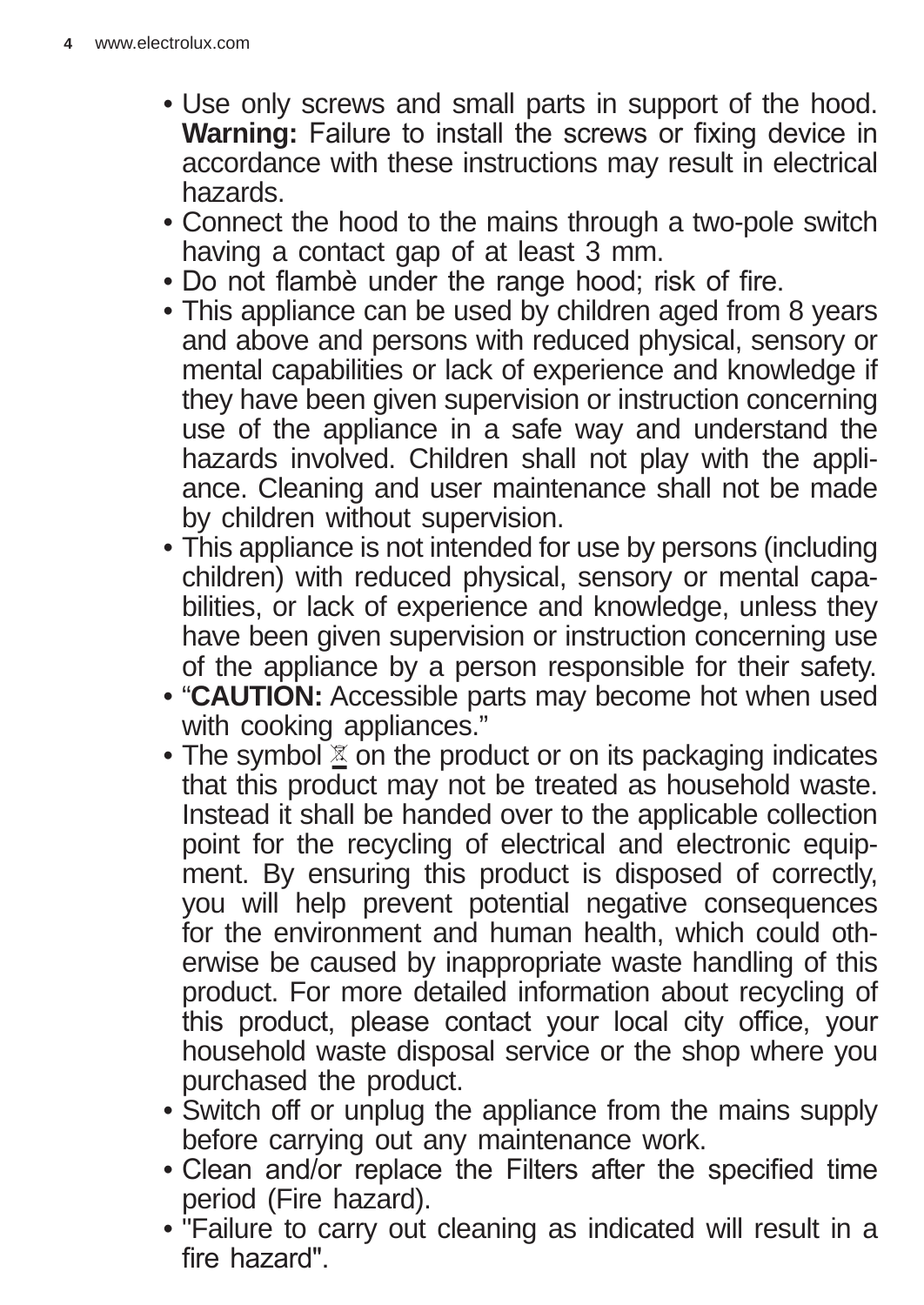### **2. USE**

- The extractor hood has been designed exclusively for domestic use to eliminate kitchen smells.
- Never use the hood for purposes other than for which it has been designed.
- Never leave high naked flames under the hood when it is in operation.
- Adjust the flame intensity to direct it onto the bottom of the pan only, making sure that it does not engulf the sides.
- Deep fat fryers must be continuously monitored during use: overheated oil can burst into flames

### **3. MAINTENANCE**

- The Activated charcoal filter is not washable and cannot be regenerated, and must be replaced approximately every 4 months of operation, or more frequently for particularly heavy usage **(W)**. Along life filter, washable and reusable, can be used, as an accessory, for some models.



- The Grease filters must be cleaned every 2 months of operation, or more frequently for particularly heavy usage, and can be washed in a dishwasher **(Z)**.



- Control lights, if present.
- Clean the hood using a damp cloth and a neutral liquid detergent.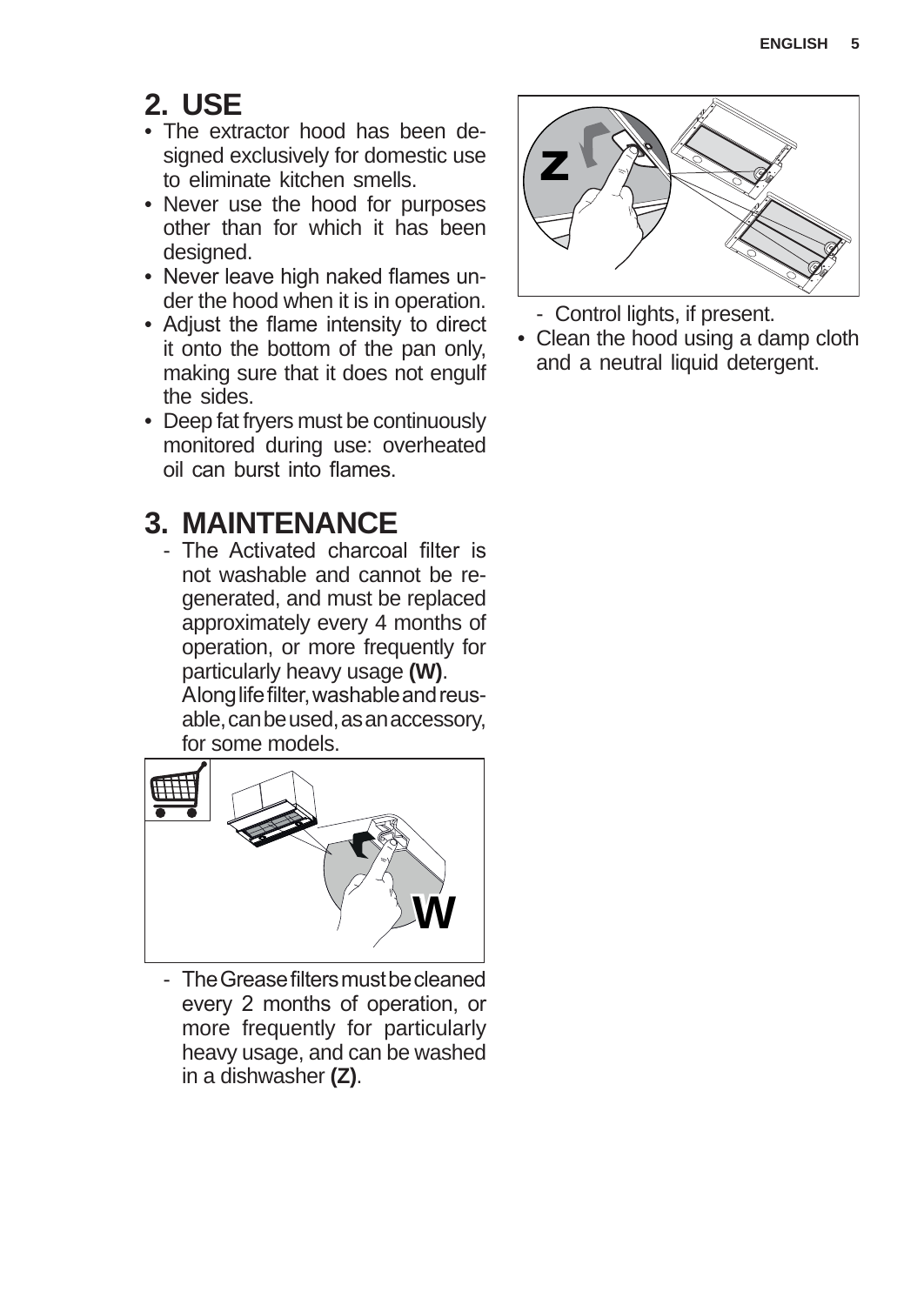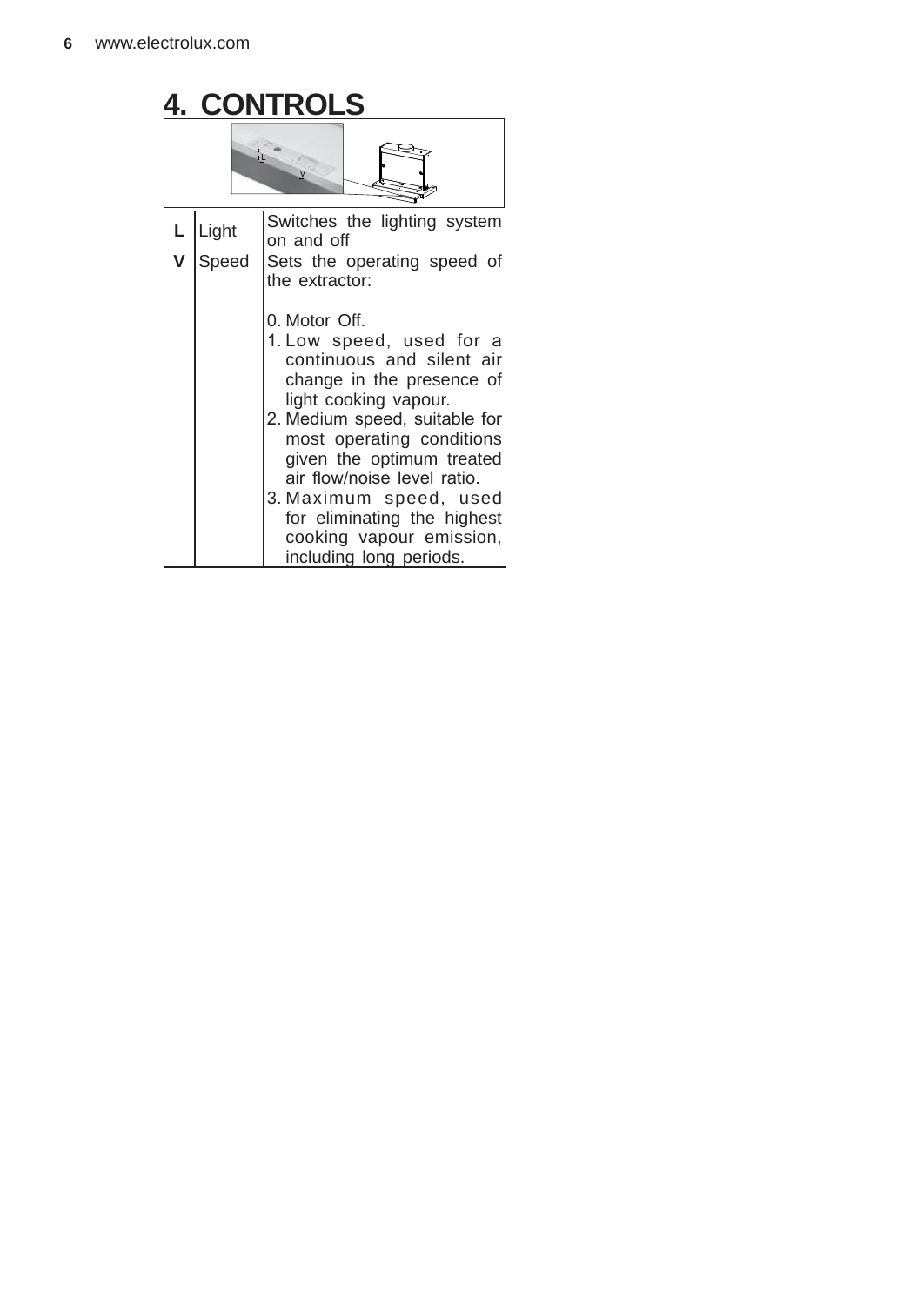# **5. LIGHTING**

| Lamp | Power (W)<br>Voltage (V)<br>Dimension (mm)<br><b>ILCOS Code</b><br>Socket |     |         |          |                             |  |  |  |  |
|------|---------------------------------------------------------------------------|-----|---------|----------|-----------------------------|--|--|--|--|
| Œ    | $\overline{\mathbf{4}}$                                                   | E14 | 220-240 | 107 x 37 | DRBB/F-4-220-240-E14-35/100 |  |  |  |  |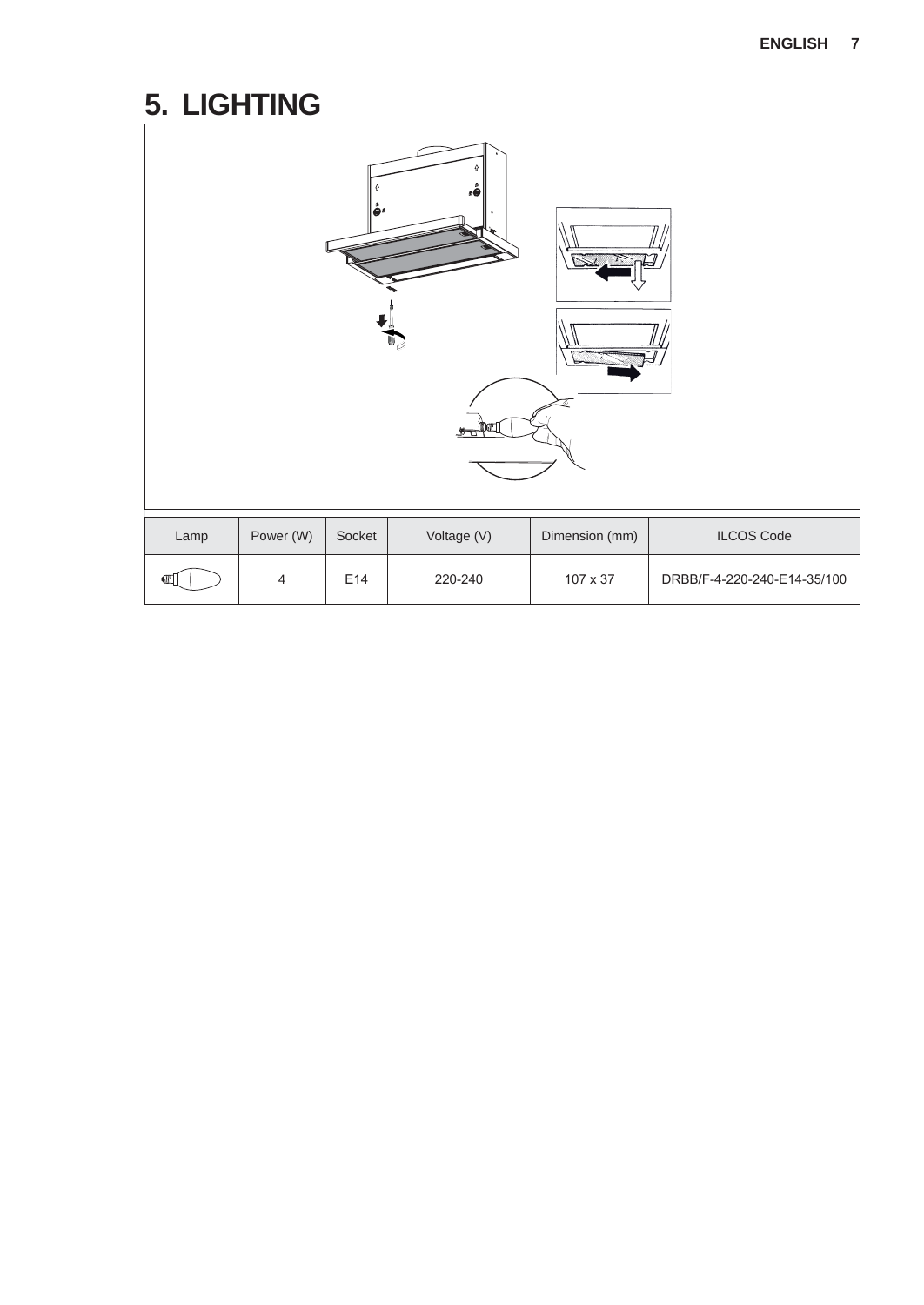# INHALT

### FÜR SIE ERDACHT

Wir freuen uns, dass Sie sich für ein Gerät von Electrolux entschieden haben. Sie haben ein Produkt gewählt, dass auf Jahrzehnte an Erfahrung und Innovation zurückblicken kann. Es ist durchdacht und elegant, und wurde extra für Sie entwickelt. Darum können Sie bei jedem Gebrauch sicher sein, beste Ergebnisse zu erhalten. Willkommen bei Electrolux.

#### **Besuchen Sie unsere Website, wo Sie:**



Tipps für den Gebrauch finden, unsere Broschüren herunterladen, etwaige Probleme lösen und Informationen zum Kundendienst erhalten können: **www.electrolux.com**





Zubehör, Verbrauchsmaterial und Original-Ersatzteile für Ihr Gerät bestellen können: **www.electrolux.com/shop**

### KUNDENDIENST UND WARTUNG

Verwenden Sie stets Original-Ersatzteile.

Bevor Sie die autorisierte Kundendienststelle kontaktieren, legen Sie sich bitte die folgenden Daten zurecht: Modell, Artikelnummer (PNC), Seriennummer.

Diese Angaben finden Sie auf dem Typenschild des Geräts.

- $\langle \cdot \rangle$  Hinweis / Achtung Für die Sicherheit wichtige Informationen
- $(i)$  Allgemeine Tipps und Informationen
- Informationen zum Umweltschutz

Vorbehaltlich Änderungen.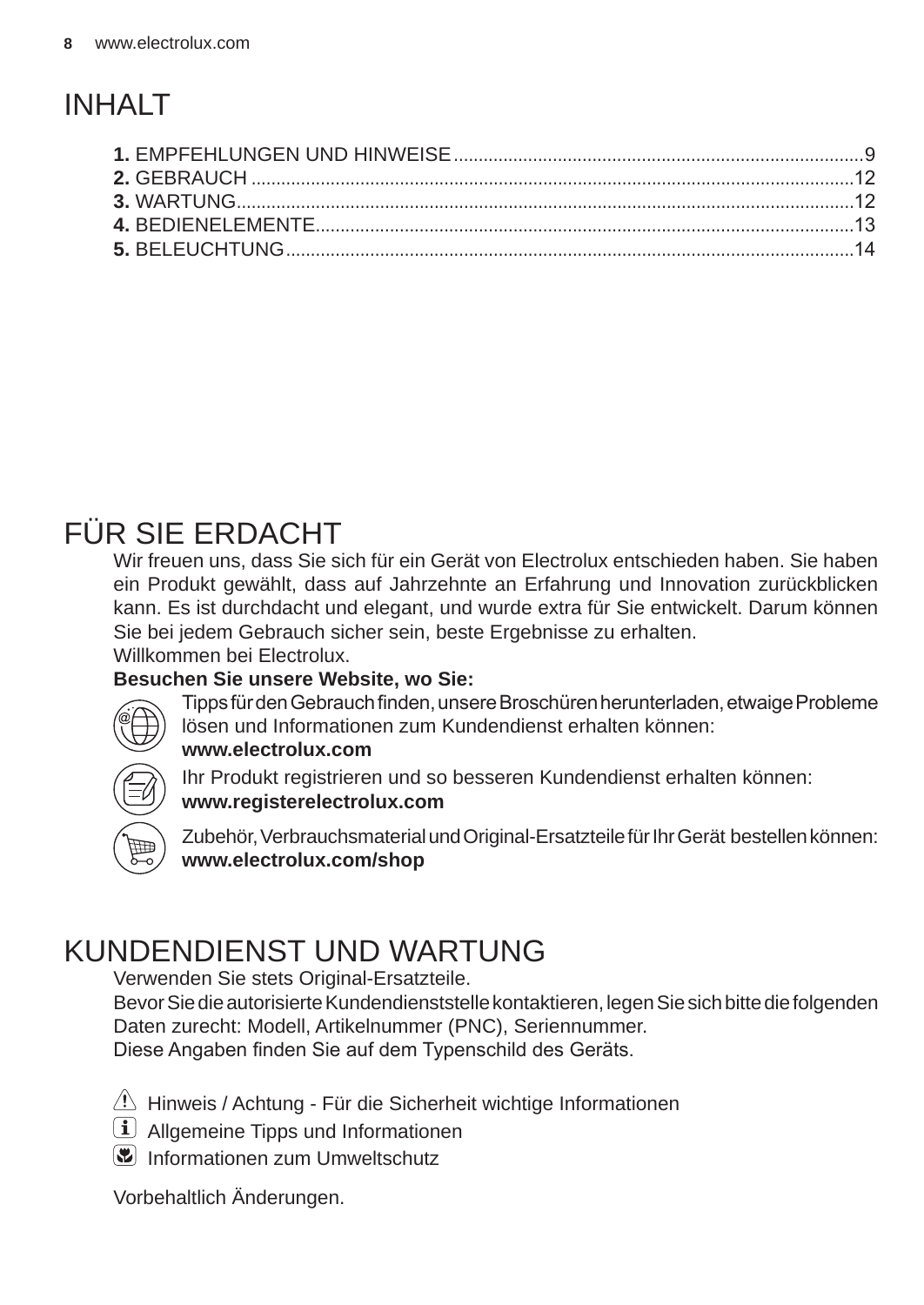### **1. EMPFEHLUNGEN UND HINWEISE**

- Diese Gebrauchsanleitungen beziehen sich auf die verschiedenen Modelle der Abzugshaube. Darum kann es möglich sein, dass die Beschreibung bestimmter Merkmale für das vorliegende Gerät nicht zutrifft.
- Der Hersteller haftet nicht für etwaige Schäden, die durch die fehlerhafte Installation oder falschen Gebrauch entstehen könnten.
- Der min. Sicherheitsabstand zwischen Kochfeld und Abzugshaube beträgt 650 mm (einige Modelle können auch niedriger installiert werden; siehe Absatz Installation).
- Kontrollieren Sie, ob die Netzspannung den Daten des Typenschilds im Innern der Haube entspricht.
- Für Geräte der Klasse I muss kontrolliert werden, ob das häusliche Versorgungsnetz korrekt geerdet ist. Die Absaughaube mit Hilfe eines Rohrs mit einem Mindestdurchmesser von 120 mm mit dem Rauchabzug verbinden. Der Verlauf des Rauchabzugs soll so kurz wie möglich sein.
- Die Abzugshaube darf nicht an einen Schacht angeschlossen werden, in den Rauchgase geleitet werden (z. B. von Heizkessel, Kaminen, usw.).
- Falls in dem Raum neben dem Abzug auch nicht mit Strom betriebene Geräte (zum Beispiel Gasgeräte) eingesetzt werden, muss für eine ausreichende Belüftung gesorgt werden, damit der Rückfluss der Abgase verhindert wird. Die Küche muss eine direkte Öffnung nach Außen aufweisen, damit ein ausreichender Luftaustausch gewährleistet wird. Wird die Abzugshaube zusammen mit nicht mit Strom betriebenen Geräte eingesetzt, darf der Unterdruck im Raum 0,04 mbar nicht überschreiten, damit die Abgase nicht wieder angesaugt werden.
- Die Luft darf nicht über das flexible Rohr der Rauchabsaugung über mit Gas oder einem anderen Brennstoff betriebenen Kochstellen nach außen geleitet werden (nicht mit Geräten einsetzen, die die Luft lediglich in den Raum auslassen).
- Schadhafte Kabel müssen durch den Hersteller oder vom Kundendienst ausgewechselt werden, damit jedes Risiko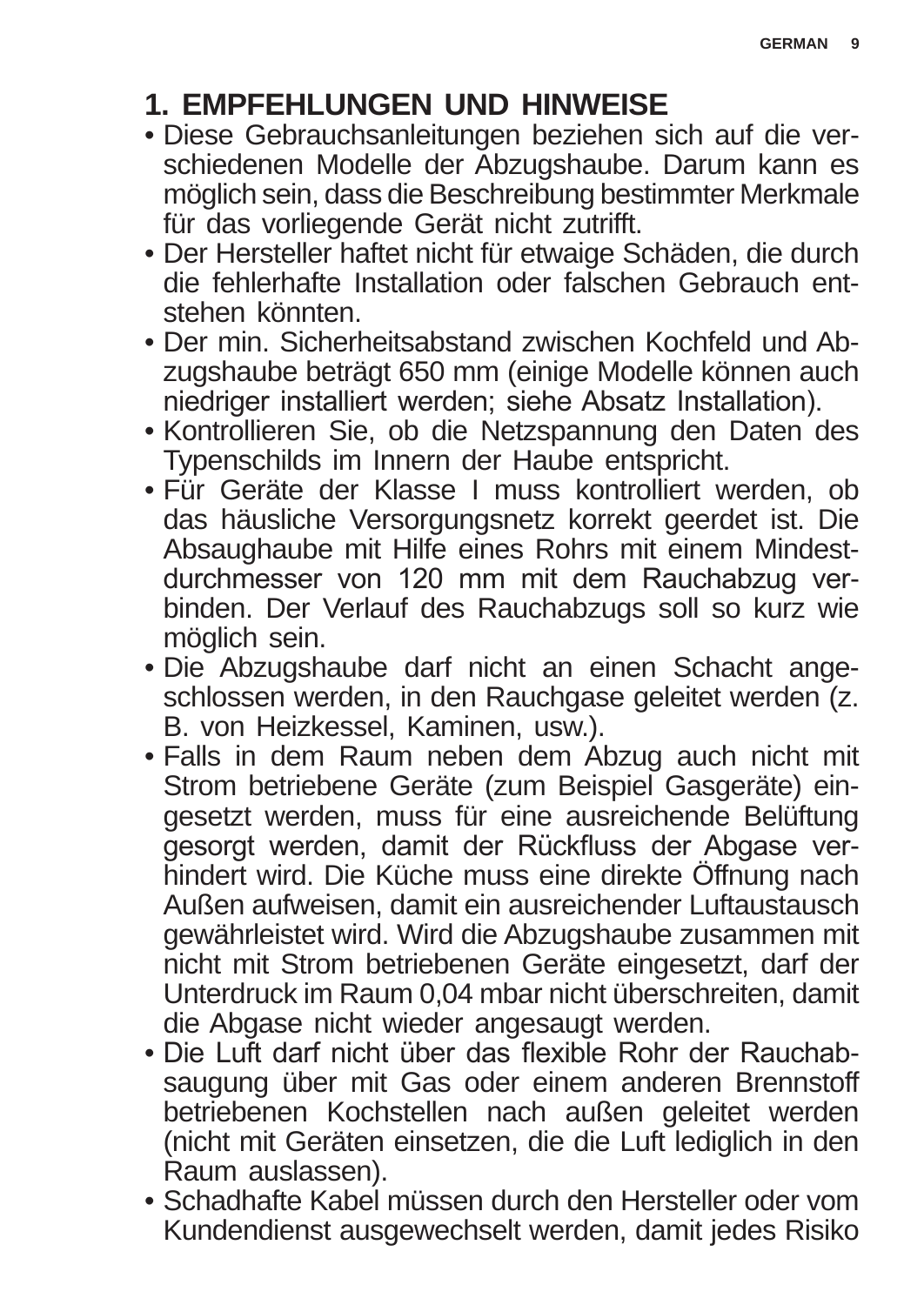ausgeschlossen wird.

- Falls die Montageanweisungen für die gasbetriebene Kochmulde einen größeren Abstand vorschreiben, als der oben angegebene, muss diese Vorgabe befolgt werden. Es sind sämtliche Abluftvorschriften zu beachten.
- Nur für die Abzugshaube geeignete Schrauben und Kleinteile verwenden. **Achtung:** Werden die Schrauben und Befestigungsele-

mente nicht entsprechend der vorliegenden Anleitungen verwendet, besteht Stromschlaggefahr.

- Die Abzugshaube mittels zweipoligem Schalter mit einer Öffnung der Kontakte von mindestens 3 mm an das Netz anschließen.
- Auf keinen Fall unter der Haube flambieren: Brandgefahr.
- Kinder ab 8 Jahren und Personen mit eingeschränkten physischen, sensorischen oder psychischen Fähigkeiten, oder mit mangelnden Erfahrungen oder Kenntnissen dürfen nicht mit dem Gerät umgehen, es sei denn, sie werden von einer für ihre Sicherheit verantwortlichen Person beaufsichtigt oder angeleitet. Sicherstellen, dass Kinder nicht mit dem Gerät herumspielen können. Reinigungsund Wartungsarbeiten dürfen nicht von unbeaufsichtigten Kindern durchgeführt werden.
- Dieses Gerät darf nicht von Personen (einschließlich Kindern) mit eingeschränkten physischen, sensorischen oder psychischen Fähigkeiten, oder mit mangelnden Erfahrungen oder Kenntnissen benutzt werden, es sei denn, sie werden von einer für ihre Sicherheit verantwortlichen Person beaufsichtigt oder angeleitet.
- **ACHTUNG:** Die zugänglichen Teile können während des Gebrauchs der Kochgeräte sehr heiß werden.
- Das Symbol  $\mathbb Z$  am Produkt oder auf der Verpackung weist darauf hin, dass das Gerät nicht als normaler Hausmüll entsorgt werden darf. Das ausrangierte Gerät muss vielmehr bei einer speziellen Sammelstelle für elektrische und elektronische Geräte abgegeben werden. Mit der vorschriftsmäßigen Entsorgung des Gerätes trägt der Benutzer dazu bei, schädliche Auswirkungen auf Umwelt und Gesundheit zu vermeiden. Weitere Informationen zum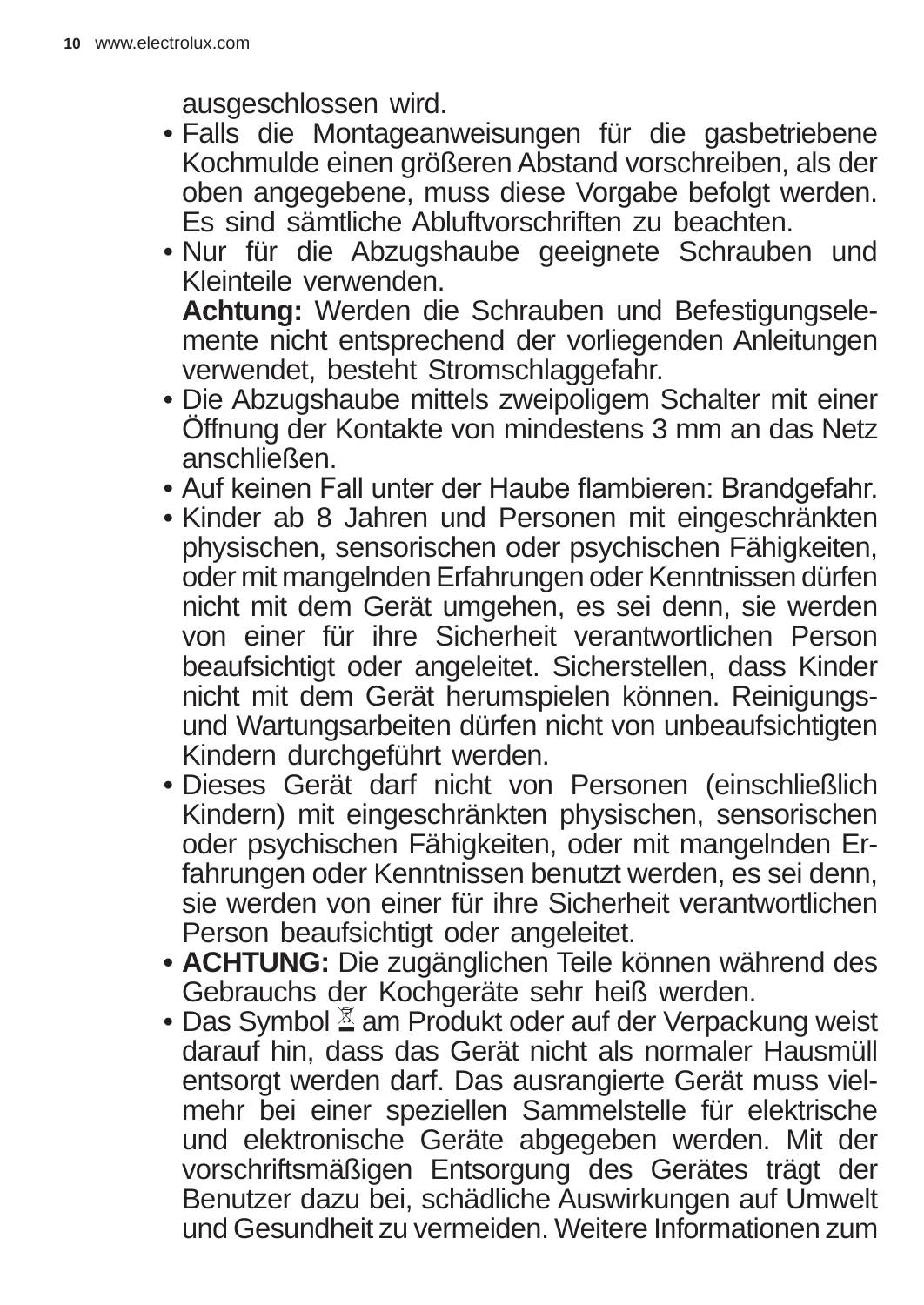Recycling dieses Produktes können bei der zuständigen Behörde, der örtlichen Abfallbeseitigung oder bei dem Händler, der das Gerät verkauft hat, eingeholt werden.

- Vor Reinigungs- oder Wartungsarbeiten am Gerät, muss dieses ausgeschaltet und spannungslos gemacht werden.
- Die Filter stets nach den angegebenen Intervallen reinigen oder auswechseln (Brandgefahr).
- "Wenn die Reinigung nicht nach den Anweisungen durchgeführt wird, besteht Brandgefahr".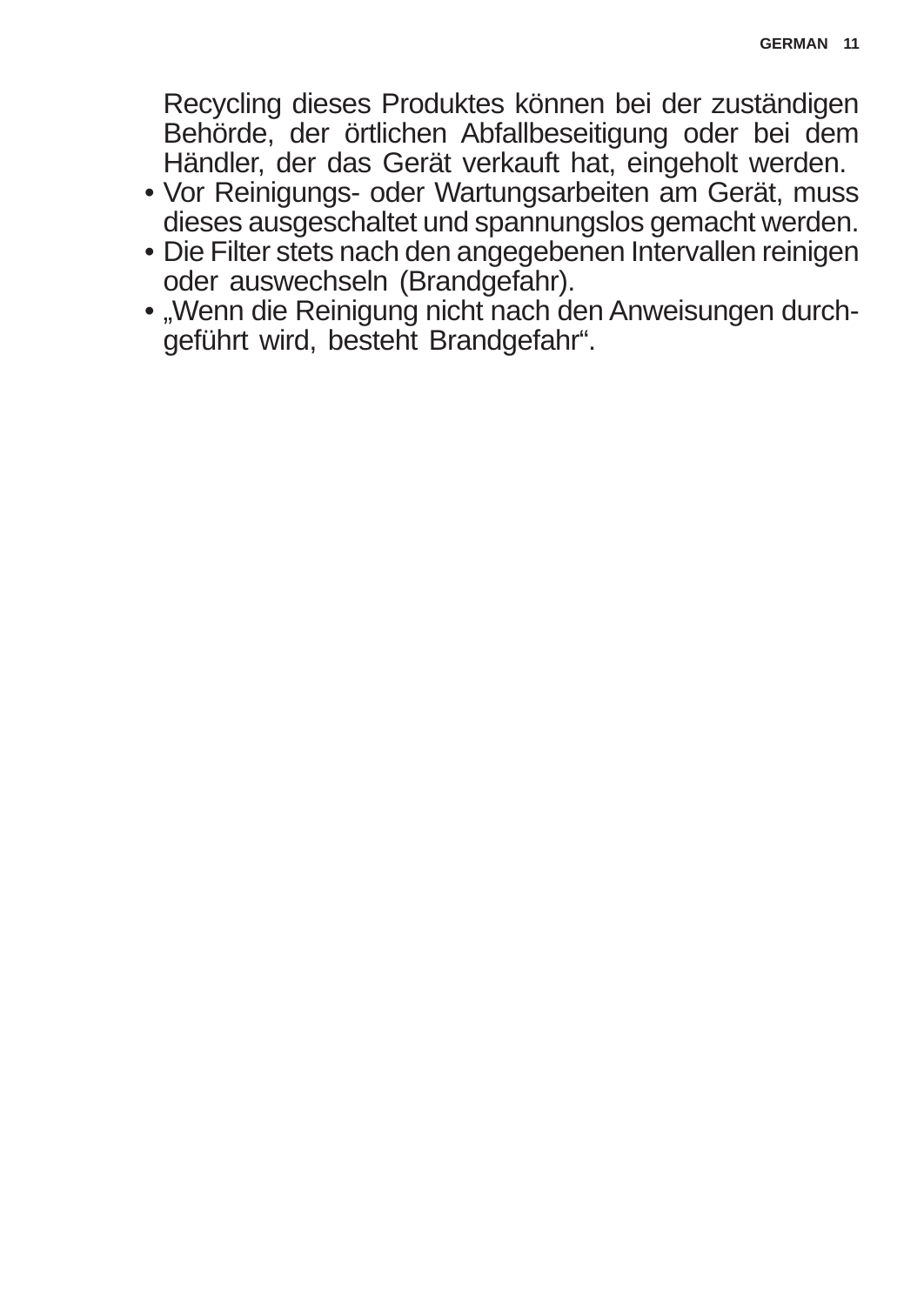### **2. GEBRAUCH**

- Die Abzugshaube wurde ausschließlich für den häuslichen Gebrauch entwickelt, um Kochdünste zu beseitigen.
- Die Haube darf nur für die ihr zugedachten Zwecke benutzt werden.
- Unter der eingeschalteten Haube keine offenen Flammen benutzen.
- Die Flamme so regulieren, dass sie nicht über den Boden des Kochgeschirrs hinausreicht.
- Fritteusen müssen während des Gebrauchs ständig überwacht werden: überhitztes Öl könnte sich entzünden.

### **3. WARTUNG**

- DerAktivkohlefilteristwederwaschbar, noch regenerierbar und muss bei normalem Betrieb zirka alle 4 Monate oder auch öfter ausgewechselt werden, je nach Intensität des Gebrauchs **(W)**.

Der Long Life Filter ist waschbar und wiederverwendbar, und ist für verschiedene Modelle passend.



- Die Fettfilter sind alle 2 Monate oder bei intensiver Nutzung öfter zu reinigen und können in der Spülmaschine gespült werden **(Z)**.



- Kontrolllampen der Steuerungen, wo vorhanden.
- Die Haube mit einem feuchten Lappen und einem neutralen Reinigungsmittel abwischen.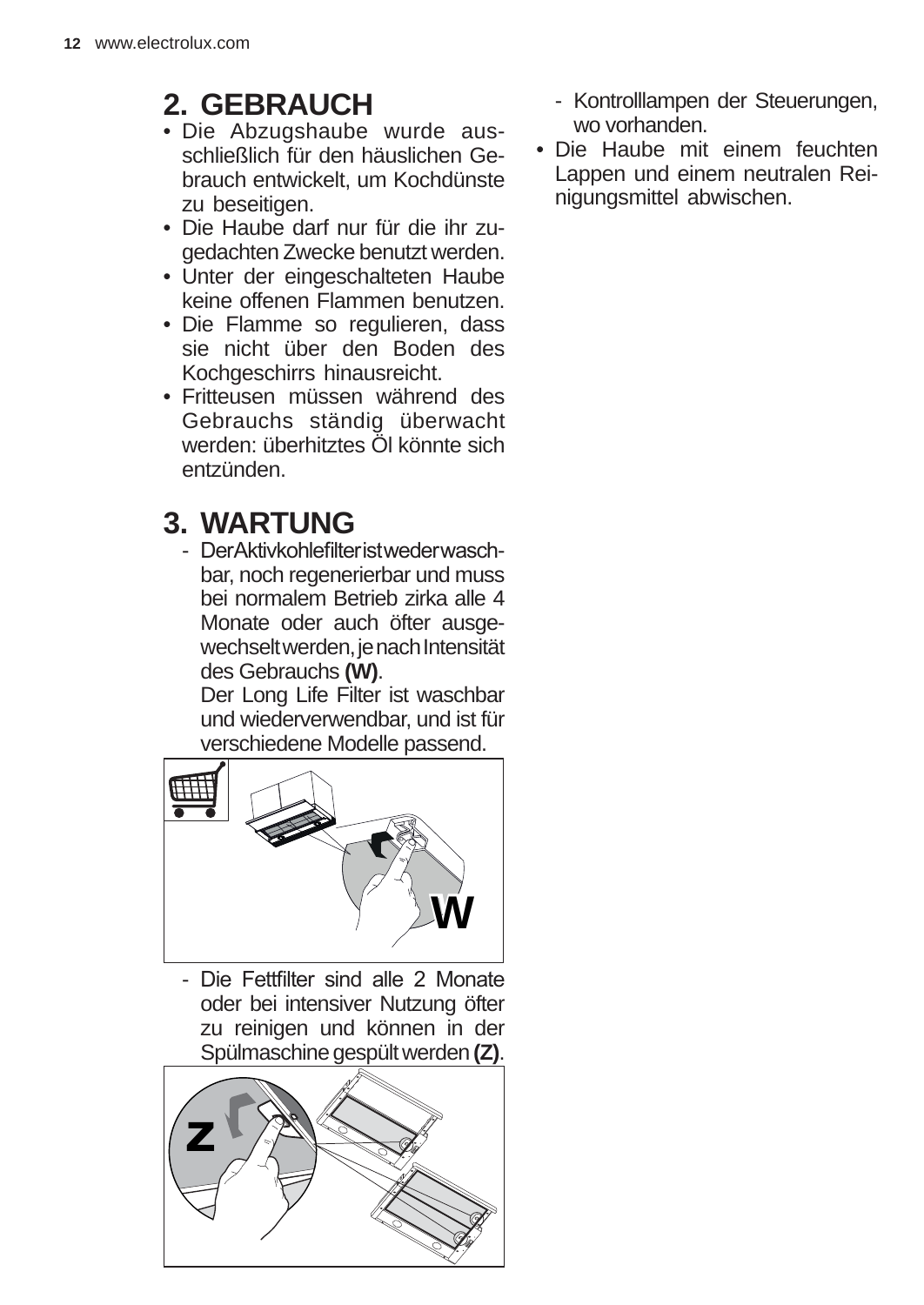# **4. BEDIENELEMENTE**



| L | Beleucht | Schaltet die Beleuchtung<br>ein und aus.                                                                                                                                                                                                                                                                                                                                                                                                                                                                                               |
|---|----------|----------------------------------------------------------------------------------------------------------------------------------------------------------------------------------------------------------------------------------------------------------------------------------------------------------------------------------------------------------------------------------------------------------------------------------------------------------------------------------------------------------------------------------------|
| v | Geschw.  | Steuert folgende Geschwin-<br>digkeitsstufen:<br>0. Motor Off.<br>1. Geringste Gebläsestufe.<br>diese Stufe ist für einen<br>ständigen und besonders<br>leisen Luftaustausch bei<br>geringer Kochdunstent-<br>wicklung geeignet:<br>2. Mittlere Gebläsestufe,<br>eignet sichaufgrund des<br>guten Verhältnisses zwi-<br>schen Fördervolumen<br>und Geräuschentwicklung<br>für die meisten Anwen-<br>dungssituationen;<br>3. Höchste Gebläsestufe,<br>eignet sich für starke<br>Kochdunstentwicklung,<br>auch über längere Zeit<br>hin. |
|   |          |                                                                                                                                                                                                                                                                                                                                                                                                                                                                                                                                        |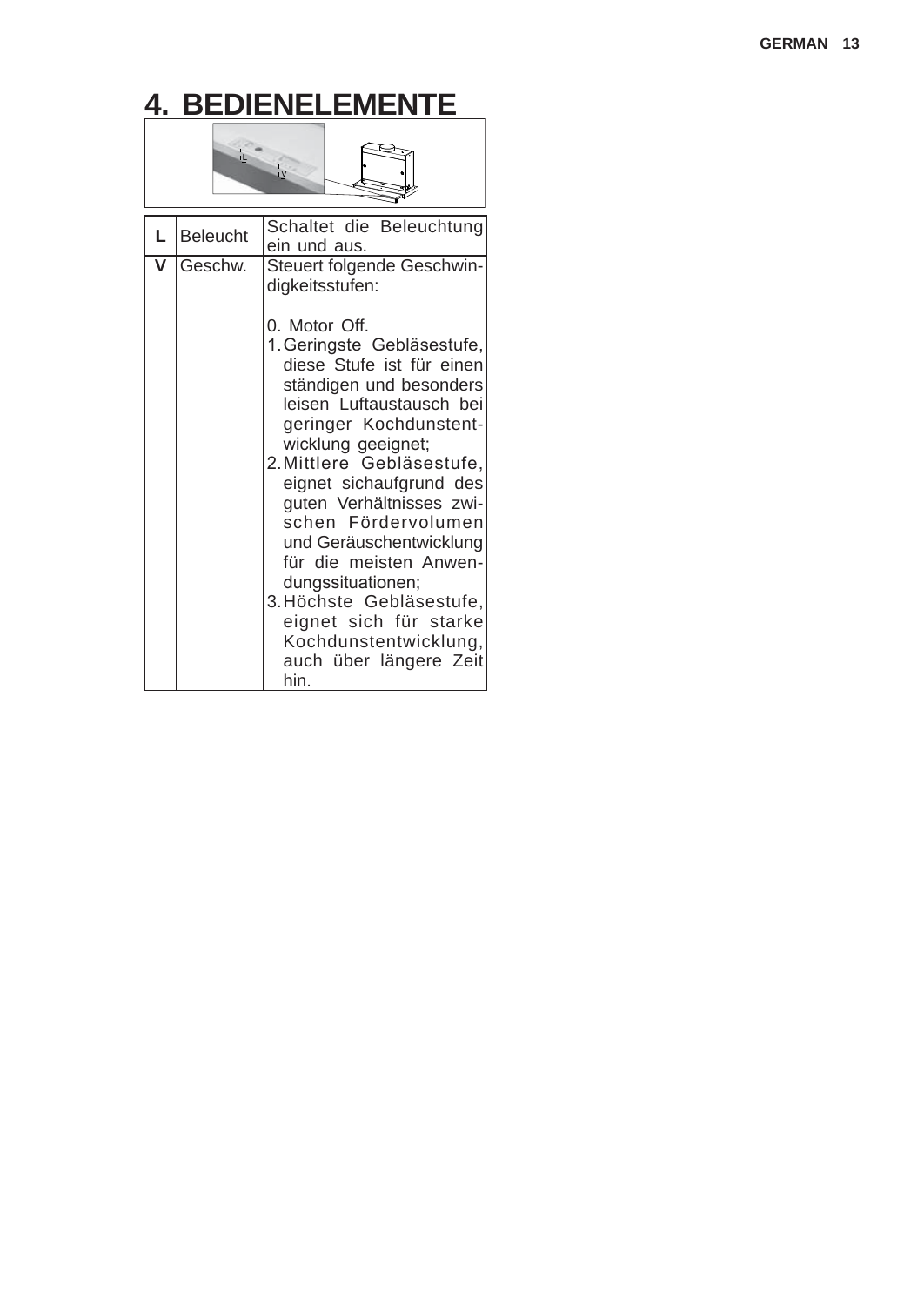### **5. BELEUCHTUNG**

| U)    |                                                                     |     |         |          |                             |  |  |  |  |
|-------|---------------------------------------------------------------------|-----|---------|----------|-----------------------------|--|--|--|--|
| Lampe | Leistung (W)<br>Spannung (V)<br>Größe (mm)<br>ILCOS-Code<br>Fassung |     |         |          |                             |  |  |  |  |
| Œ۱    | $\overline{4}$                                                      | E14 | 220-240 | 107 x 37 | DRBB/F-4-220-240-E14-35/100 |  |  |  |  |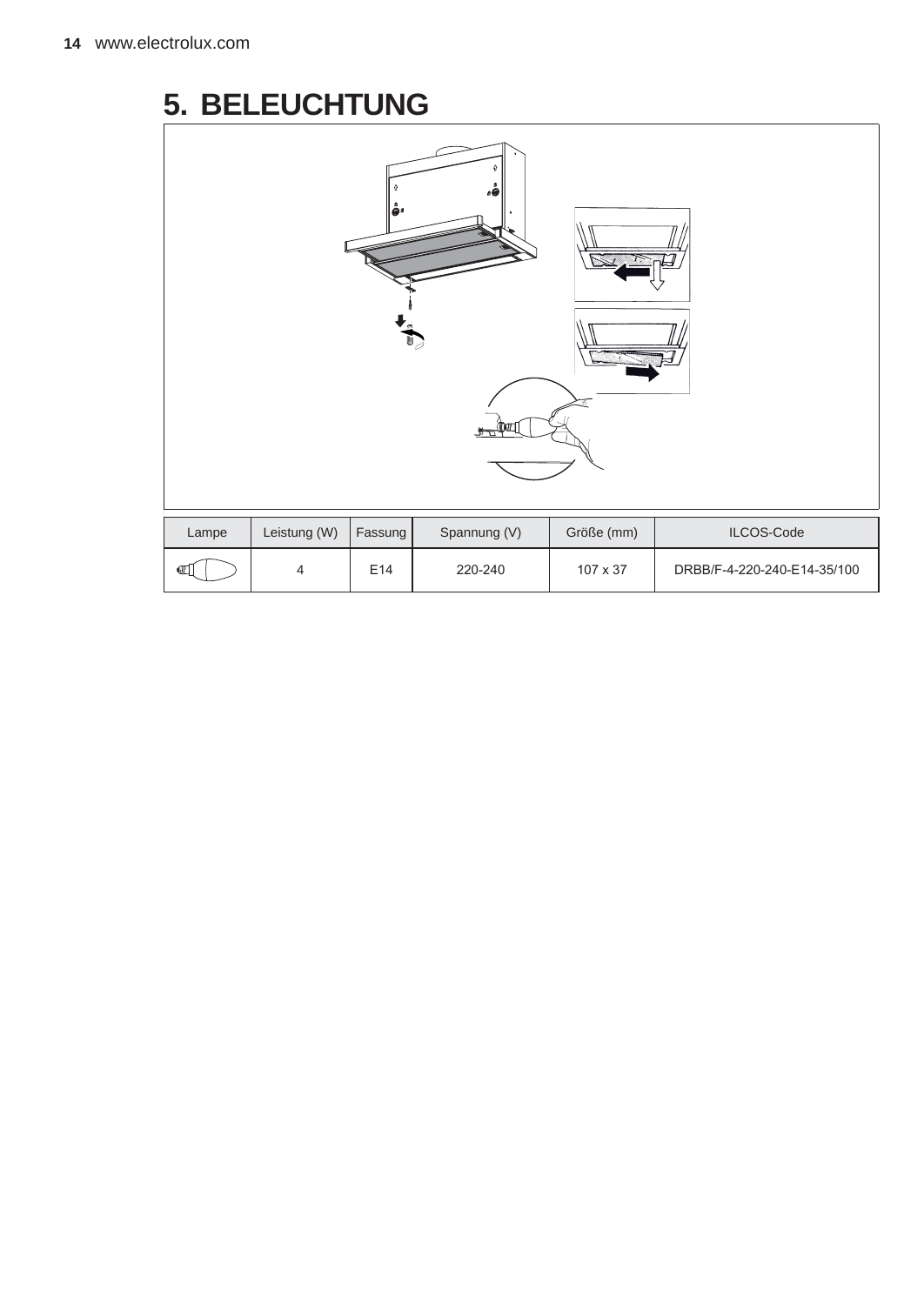### **SOMMAIRE**

### PENSES POUR VOUS

Nous vous remercions d'avoir acheté un appareil Electrolux. Le produit que vous avez choisi bénéficie de dizaines d'années d'expérience professionnelle et d'innovation. Ingénieux et élégant, il a été conçu en pensant à vous. C'est pourquoi, chaque fois que vous l'utilisez, vous avez la certitude de toujours obtenir de meilleurs résultats. Bienvenue chez Electrolux.

#### **Visitez notre site web pour:**



Recevoir des conseils d'utilisation, télécharger nos brochures, résoudre des problèmes éventuels et obtenir des renseignements sur le service après-vente: **www.electrolux.com**



Enregistrer votre produit et obtenir un meilleur service: **www.registerelectrolux.com**



Acheter des accessoires, des consommables et des pièces de rechange d'origine pour votre appareil:

**www.electrolux.com/shop**

### SERVICE APRES-VENTE ET ENTRETIEN

Nous vous conseillons de toujours utiliser des pièces de rechange d'origine. Lorsque vous contactez le Service Après-Vente agréé, munissez-vous des données suivantes : Modèle, Code produit (PNC), Numéro de série.

Les informations se trouvent sur la plaque des données.

 $\triangle$  Avertissement / Attention – Informations importantes pour la sécurité

**i** Conseils et suggestions

**E** Informations sur l'environnement

Sous réserve de modifications.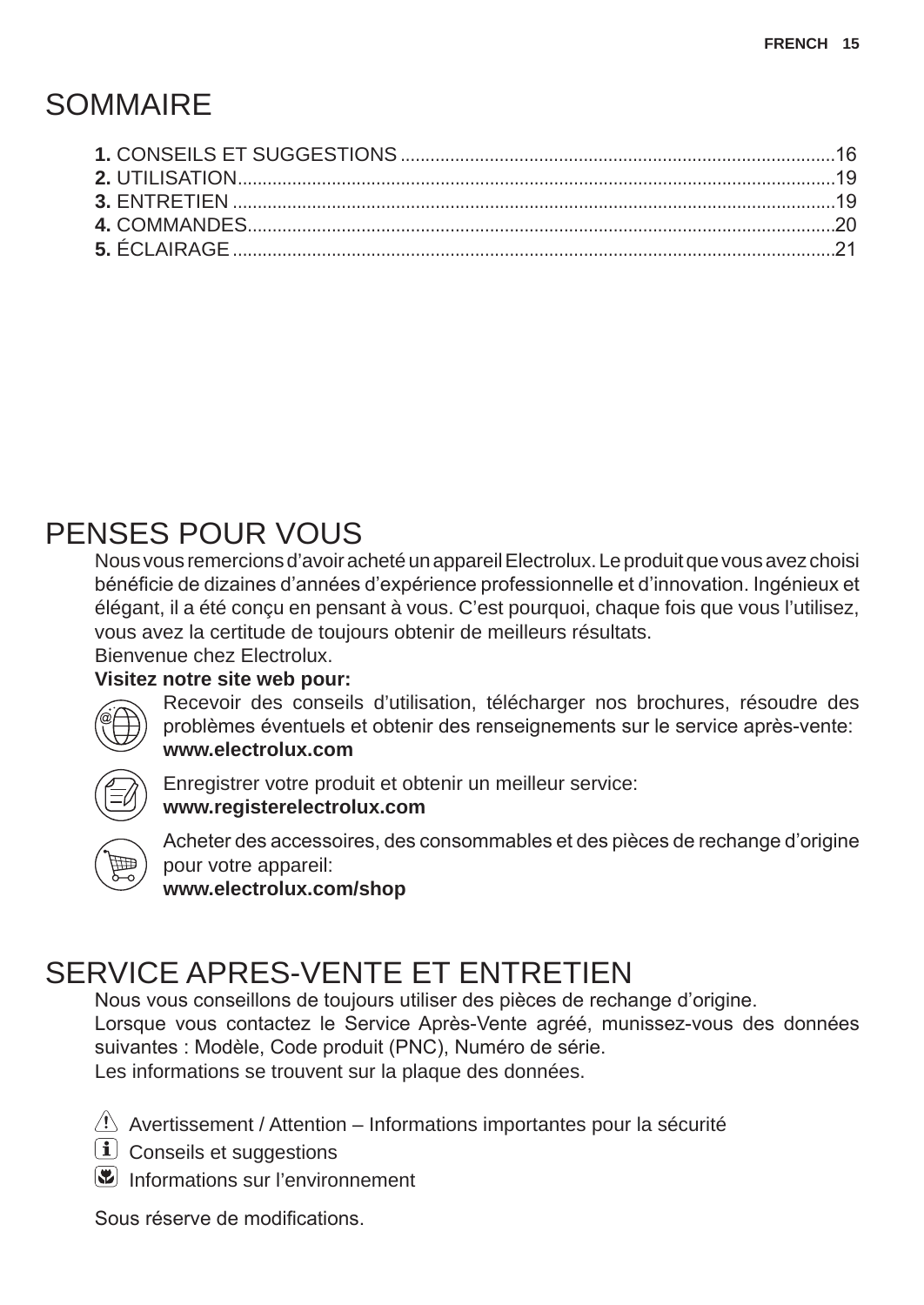### **1. CONSEILS ET SUGGESTIONS**

- Les instructions pour l'utilisation se réfèrent aux différents modèles de cet appareil. Par conséquent, certaines descriptions de caractéristiques particulières pourraient ne pas appartenir spécifiquement à cet appareil.
- En aucun cas le fabricant ne peut être tenu pour responsable d'éventuels dommages dus à une installation ou à une utilisation impropre.
- La distance de sécurité minimum entre le plan de cuisson et la hotte aspirante est de 650 mm (certains modèles peuvent être installés à une hauteur inférieure ; voir le paragraphe concernant les dimensions de travail et l'installation).
- Assurez-vous que la tension de votre secteur correspond à celle indiquée sur la plaque des données appliquée à l'intérieur de la hotte.
- Pour les appareils de Classe I, s'assurer que l'installation électrique de votre intérieur dispose d'une mise à la terre adéquate. Relier l'aspirateur au conduit de cheminée avec un tube d'un diamètre minimum de 120 mm. Le parcours des fumées doit être le plus court possible.
- Ne pas relier la hotte aspirante aux conduits de cheminée qui acheminent les fumées de combustion (par exemple de chaudières, de cheminées, etc.).
- Si vous utilisez l'aspirateur en combinaison avec des appareils non électriques (par ex. appareils à gaz), vous devez garantir un degré d'aération suffisant dans la pièce. afin d'empêcher le retour du flux des gaz de sortie. La cuisine doit présenter une ouverture communiquant directement vers l'extérieur pour garantir l'amenée d'air propre. Si vous utilisez la hotte de cuisine en combinaison avec des appareils non alimentés à l'électricité, la pression négative dans la pièce ne doit pas dépasser 0,04 mbar afin d'éviter que la hotte ne réaspire les fumées dans la pièce.
- Ne pas évacuer l'air à travers un tube flexible utilisé pour l'aspiration des fumées des appareils alimentés au gaz ou avec d'autres combustibles (ne pas utiliser avec des appareils ayant une seule sortie d'air dans la pièce).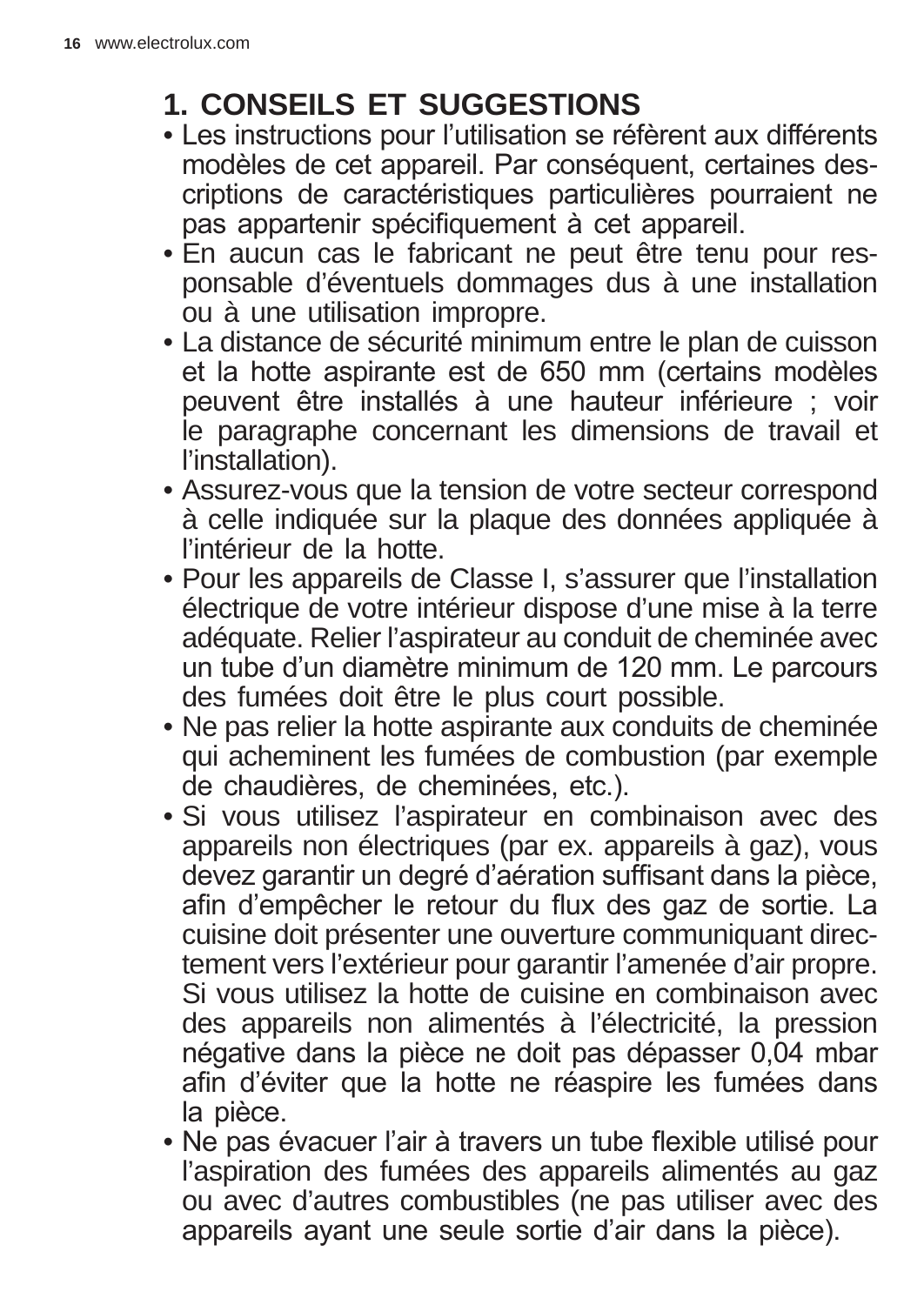- Si le cordon d'alimentation est endommagé, veuillez le faire remplacer par le fabricant ou par un service aprèsvente agréé pour éviter tout risque d'accident.
- Si les instructions d'installation du plan de cuisson à gaz spécifient une distance supérieure à celle indiquée cidessus, veuillez impérativement en tenir compte. Toutes les normes concernant l'évacuation de l'air doivent être respectées.
- Utiliser exclusivement des vis et des petites pièces du type adapté pour la hotte.

**Attention :** toute installation des vis et des dispositifs de fixation non conforme aux présentes instructions peut entraîner des risques de décharges électriques.

- Brancher la hotte à l'alimentation de secteur avec un interrupteur bipolaire ayant une ouverture des contacts d'au moins 3 mm.
- Ne pas flamber des mets sous la hotte : sous risque de provoquer un incendie.
- Cet appareil n'est pas destiné à être utilisé par des enfants d'un âge inférieur à 8 ans, ni par des personnes dont les capacités physiques, sensorielles ou mentales sont diminuées ou qui ont une expérience et des connaissances insuffisantes, à moins que ces enfants ou ces personnes ne soient attentivement surveillés et instruits sur la manière d'utiliser cet appareil en sécurité et sur les dangers que cela comporte. Assurez-vous que les enfants ne jouent pas avec cet appareil. Le nettoyage et l'entretien de la part de l'utilisateur ne doivent pas être effectués par des enfants, à moins que ce ne soit sous la surveillance d'une personne responsable.
- Cet appareil n'est pas destiné à être utilisé par des personnes (enfants compris) dont les capacités physiques, sensorielles ou mentales sont diminuées ou ayant une expérience et des connaissances insuffisantes, à moins que ces personnes ne soient attentivement surveillées et instruites par un responsable de leur sécurité.
- **ATTENTION:** les parties accessibles peuvent devenir très chaudes durant l'utilisation des appareils de cuisson.
- Le symbole  $\Sigma$  marqué sur le produit ou sur son emballage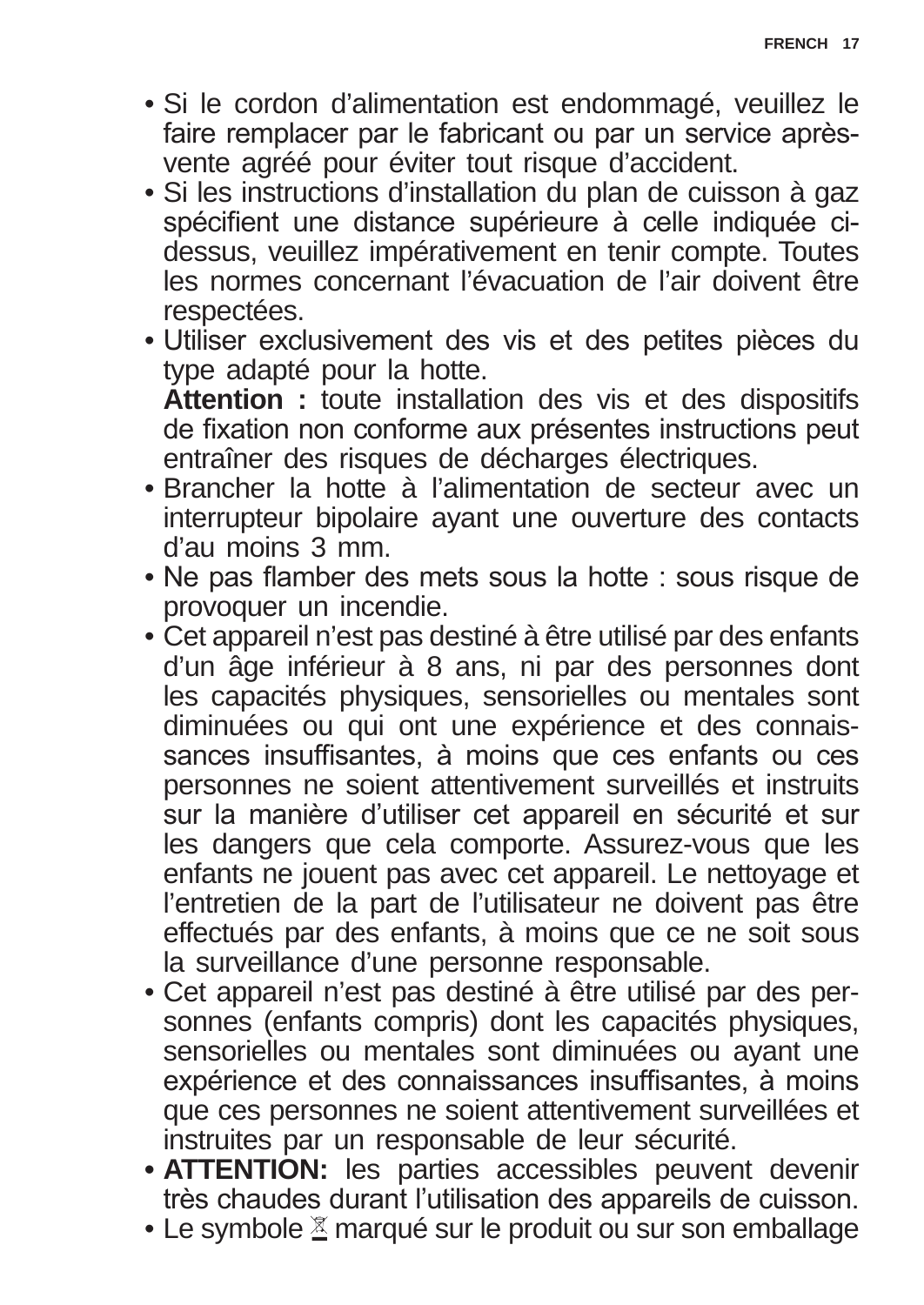indique que ce produit ne peut pas être éliminé comme déchet ménager normal. Lorsque ce produit doit être éliminé, veuillez le remettre à un centre de collecte prévu pour le recyclage du matériel électrique et électronique. En vous assurant que cet appareil est éliminé correctement. vous participez à prévenir des conséquences potentiellement négatives pour l'environnement et pour la santé, qui risqueraient de se présenter en cas d'élimination inappropriée. Pour toute information supplémentaire sur le recyclage de ce produit, contactez votre municipalité, votre déchetterie locale ou le magasin où vous avez acheté ce produit.

- Avant d'effectuer toute opération de nettoyage et d'entretien, éteindre ou débrancher l'appareil du secteur.
- Nettoyer et/ou remplacer les filtres après le délai indiqué (danger d'incendie).
- Effectuer le nettoyage selon les instructions, sous risque d'incendie.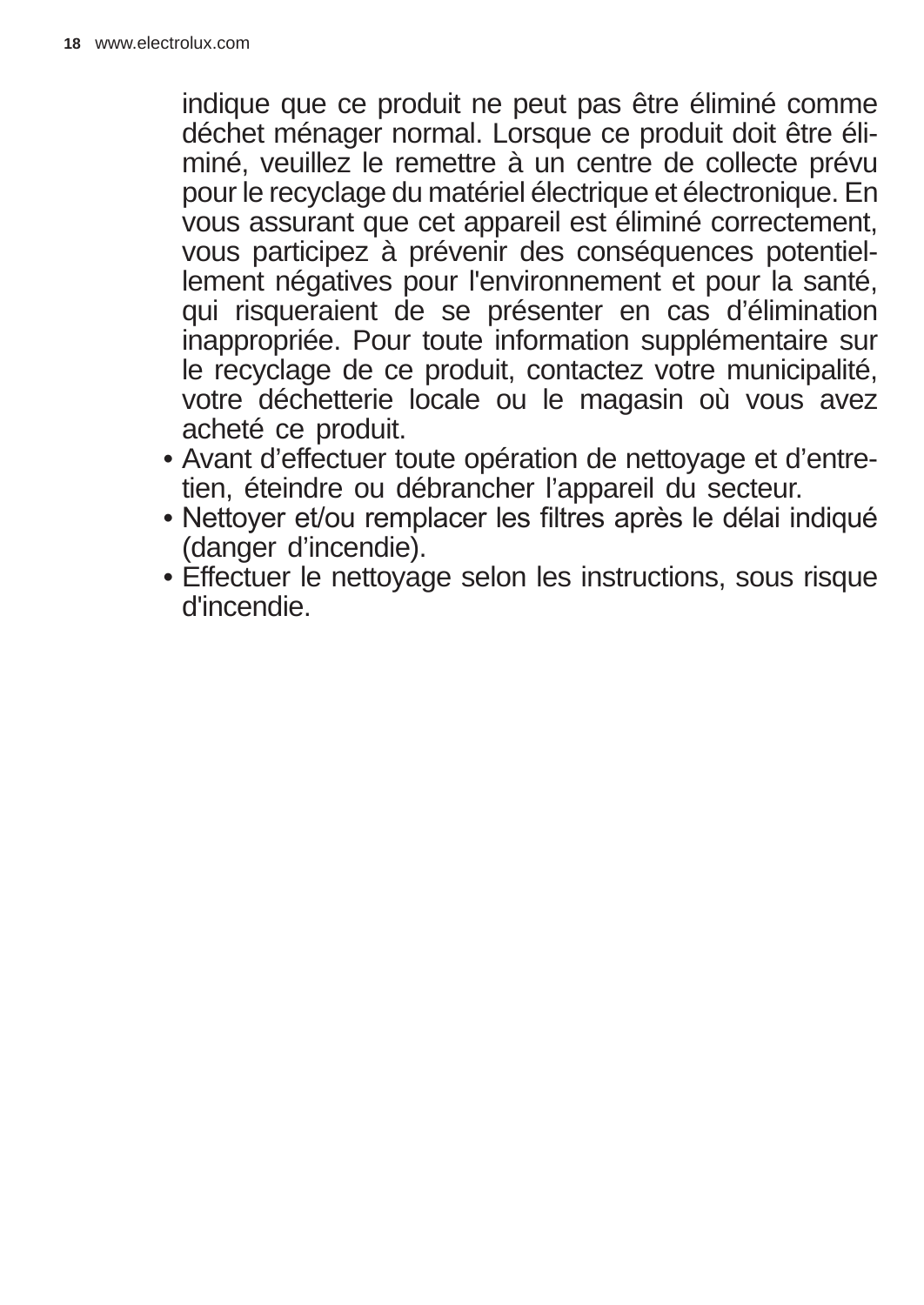### **2. UTILISATION**

- Cette hotte aspirante a été conçue exclusivement pour un usage domestique, dans le but d'éliminer les odeurs de cuisine.
- Ne jamais utiliser la hotte pour des objectifs différents de ceux pour lesquels elle a été conçue.
- Ne jamais laisser un feu vif allumé sous la hotte lorsque celle-ci est en fonction.
- Régler l'intensité du feu de manière à l'orienter exclusivement vers le fond de la casserole, en vous assurant qu'il ne déborde pas sur les côtés.
- Contrôler constamment les friteuses durant leur utilisation : l'huile surchauffée risque de s'incendier.

### **3. ENTRETIEN**

- Le filtre à charbon actif ne peut être ni lavé ni régénéré et il doit être remplacé environ tous les 4 mois de fonctionnement ou plus souvent en cas d'utilisation particulièrement intense (W).

Le filtre Long Life est lavable et réutilisable, il peut être utilisé comme accessoire pour certains modèles.



- Nettoyer les filtres à graisse tous les 2 mois de fonctionnement ou plus souvent en cas d'utilisation particulièrement intense. Ces filtres peuvent être lavés au lavevaisselle **(Z)**.



- Voyants commandes si présents.
- Nettover la hotte avec un chiffon humide et un détergent liquide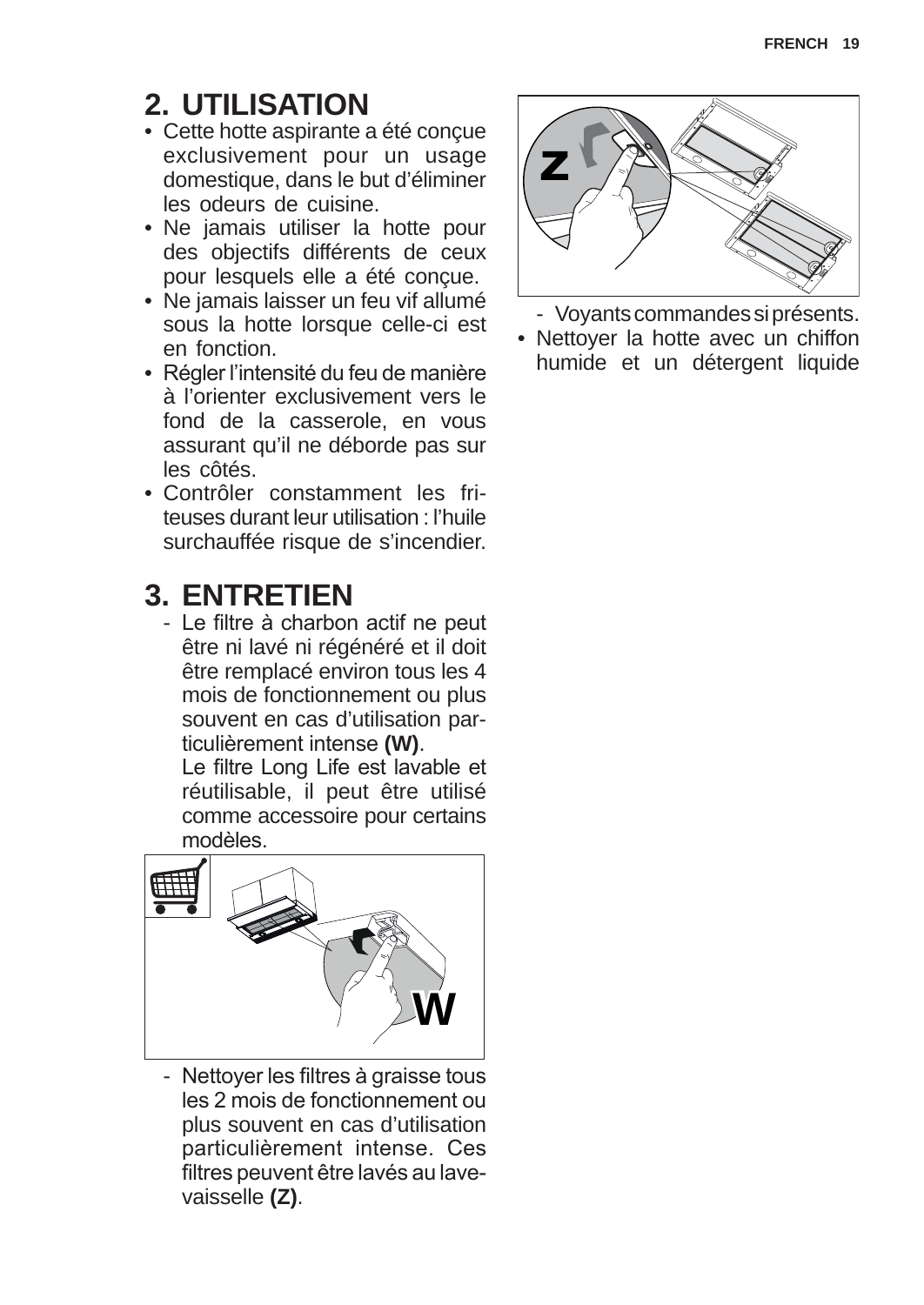neutre.

|                      | <b>4. COMMANDES</b> |                                                                                                                                                                                                                                                                                                                                                                                                                                                                                                                  |  |  |  |  |  |  |
|----------------------|---------------------|------------------------------------------------------------------------------------------------------------------------------------------------------------------------------------------------------------------------------------------------------------------------------------------------------------------------------------------------------------------------------------------------------------------------------------------------------------------------------------------------------------------|--|--|--|--|--|--|
| $\frac{1}{\sqrt{2}}$ |                     |                                                                                                                                                                                                                                                                                                                                                                                                                                                                                                                  |  |  |  |  |  |  |
|                      | Lumières            | Allume et éteint l'éclairage.                                                                                                                                                                                                                                                                                                                                                                                                                                                                                    |  |  |  |  |  |  |
| V                    | <b>Vitesses</b>     | Détermine les vitesses d'ex-<br>ploitation ainsi subdivisées<br>0. Moteur Off.<br>1. Vitesse minimale, pour un<br>rechange d'air permanent<br>particulièrement silencieux<br>en cas de faibles vapeurs<br>de cuisson.<br>2. Vitesse moyenne pour<br>la plupart des conditions<br>d'utilisation, étant donné le<br>rapport optimal entre débit<br>d'air traité et niveau sonore.<br>3. Vitesse maximum, pour<br>faire face aux émissions<br>maximum de vapeur de<br>cuisson, même pendant des<br>temps prolongés. |  |  |  |  |  |  |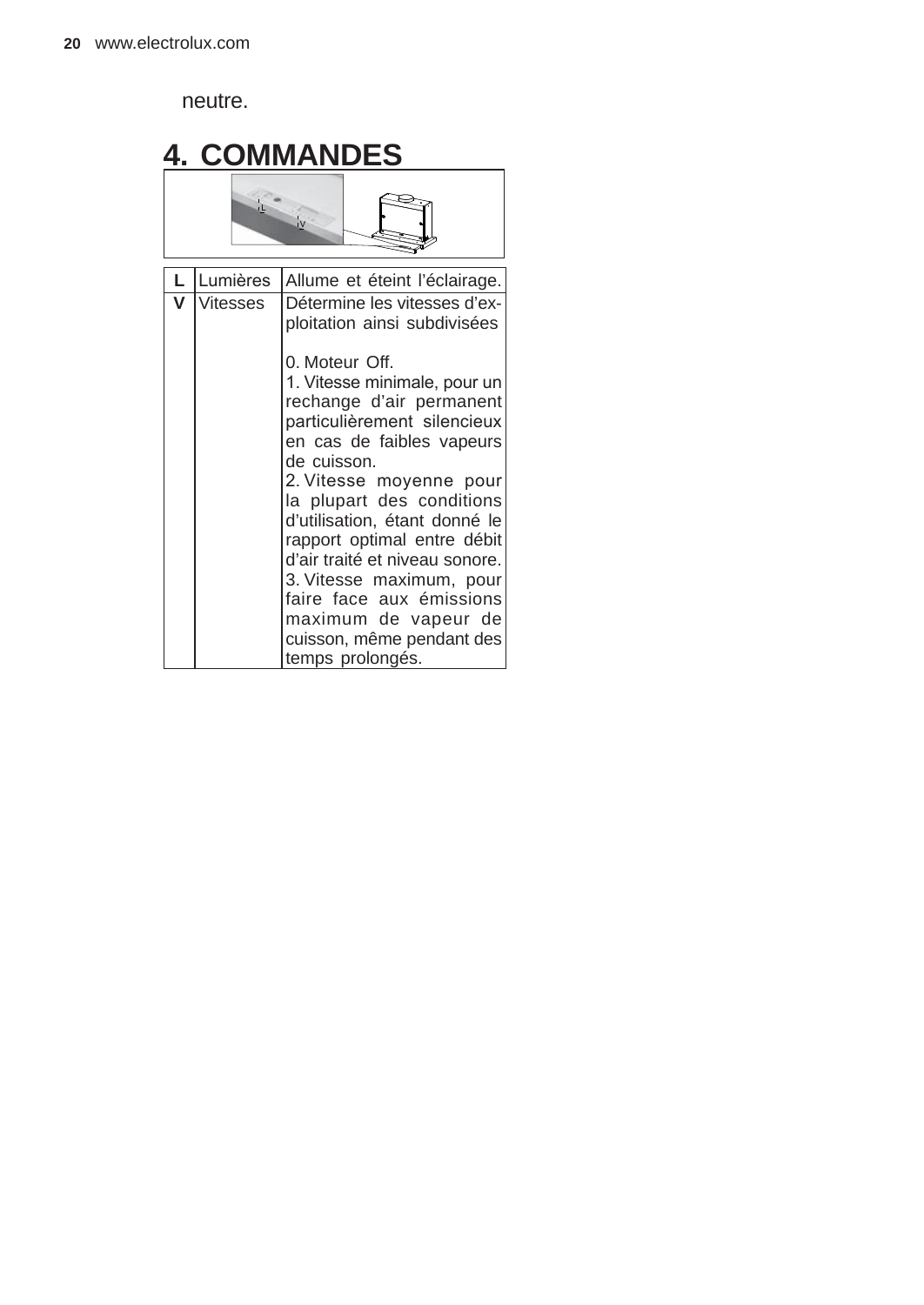# 5. ÉCLAIRAGE

| O)      |                |       |             |                 |                             |  |  |  |
|---------|----------------|-------|-------------|-----------------|-----------------------------|--|--|--|
| Ampoule | Absorption (W) | Culot | Voltage (V) | Dimensions (mm) | Code ILCOS                  |  |  |  |
| «П      | 4              | E14   | 220-240     | 107 x 37        | DRBB/F-4-220-240-E14-35/100 |  |  |  |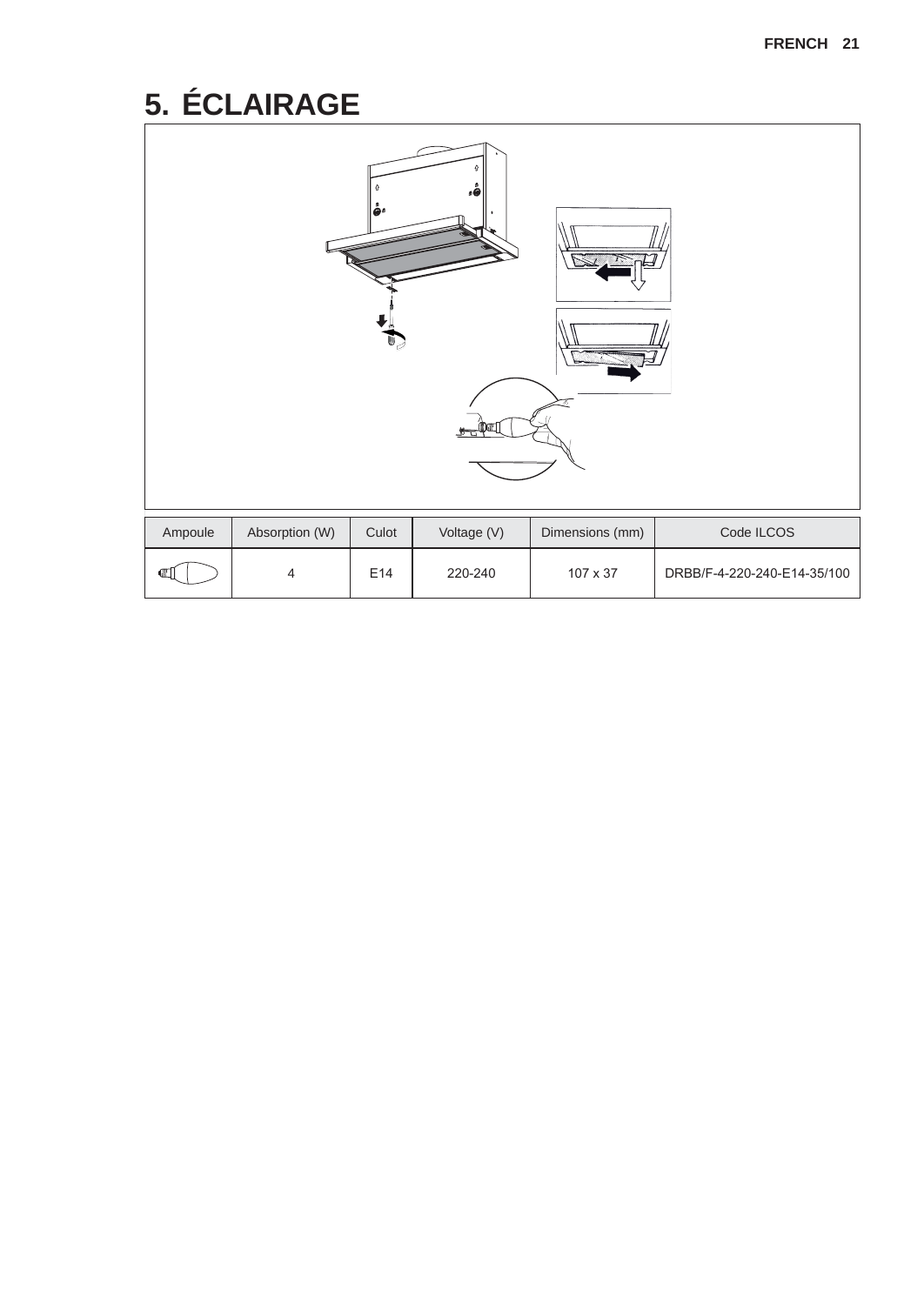# **INDICF**

### PENSATI PER VOI

Grazie per aver acquistato un'apparecchiatura Electrolux. Avete scelto un prodotto che ha alle spalle decenni di esperienza professionale e innovazione. Ingegnoso ed elegante, è stato progettato pensando a voi. Per questo, ogni qualvolta lo utilizzate, potete essere certi di ottenere sempre i migliori risultati.

**Benvenuti in Flectrolux** 

#### Visitate il nostro sito web per:



Ricevere consigli per l'uso, scaricare i nostri opuscoli, risolvere eventuali problemi, ottenere informazioni sull'assistenza:

#### www.electrolux.com

Registrare il vostro prodotto e ottenere un servizio migliore:

#### www.reaisterelectrolux.com



Acquistare accessori, materiali di consumo e ricambi originali per la vostra apparecchiatura:

www.electrolux.com/shop

### **SUPPORTO CLIENTI E MANUTENZIONE**

Consigliamo sempre l'impiego di ricambi originali.

Quando si contatta il Centro di Assistenza Autorizzato, accertarsi di disporre dei seguenti dati: Modello, Codice prodotto (PNC), Numero di serie.

Le informazioni si trovano sulla targhetta dati.

 $\langle \cdot \rangle$  Avvertenza / Attenzione - Importanti informazioni per la sicurezza

- i Informazioni e suggerimenti generali
- $\mathbb{Z}$  Informazioni sull'ambiente

Con riserva di modifiche.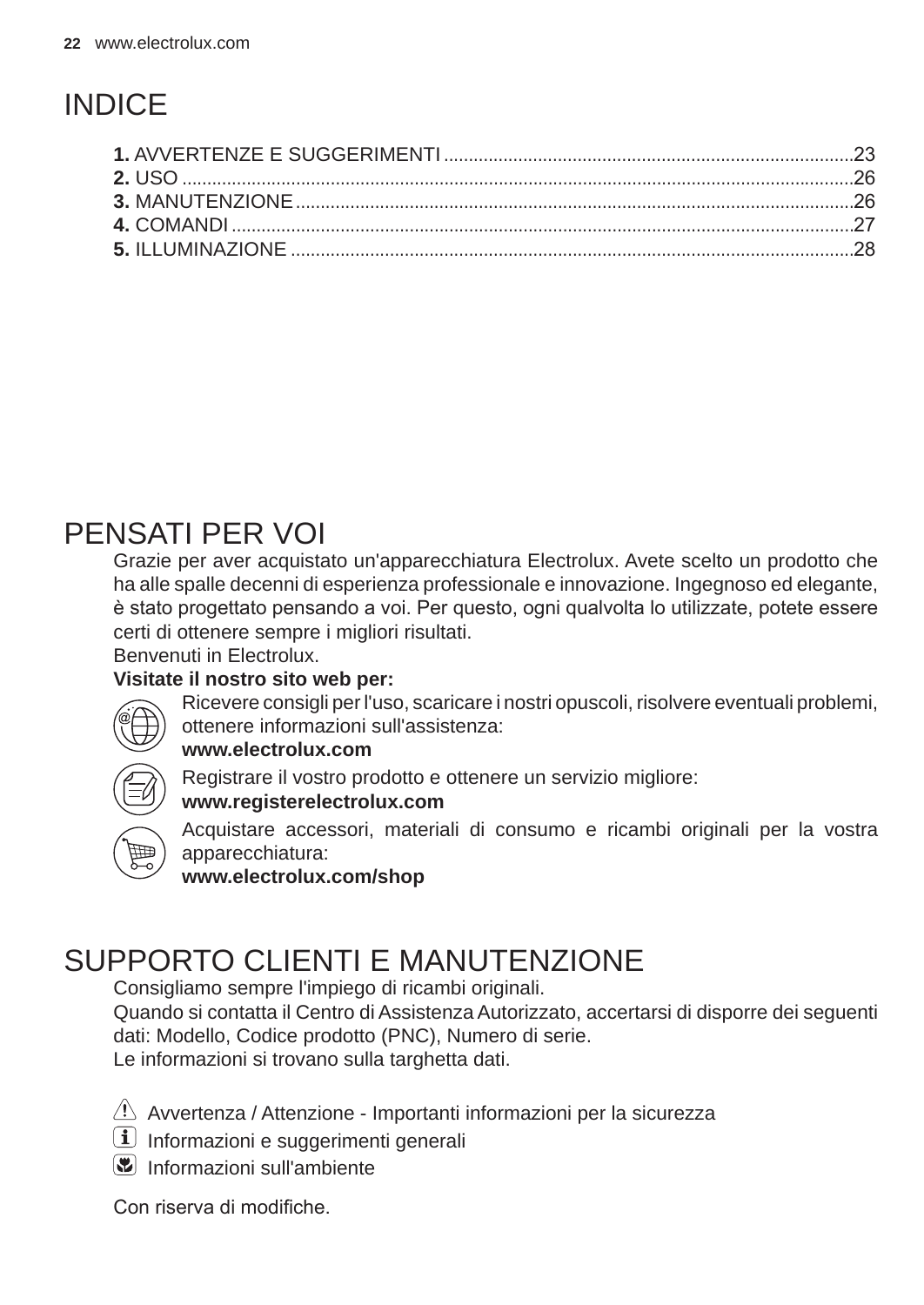### **1. AVVERTENZE E SUGGERIMENTI**

- Le Istruzioni per l'uso si riferiscono ai diversi modelli di questo apparecchio. Pertanto, si potrebbero trovare descrizioni di singole caratteristiche che non appartengono al proprio apparecchio specifico.
- Il fabbricante non potrà ritenersi responsabile per eventuali danni risultanti da un'installazione o utilizzazione impropria.
- La distanza minima di sicurezza tra il piano cottura e la cappa aspirante è di 650 mm (alcuni modelli possono essere installati a un'altezza inferiore; vedere il paragrafo relativo alle dimensioni di lavoro e all'installazione).
- Controllare che la tensione di rete corrisponda a quella indicata sulla targa dati applicata all'interno della cappa.
- Per gli apparecchi di Classe I, controllare che la rete di alimentazione domestica disponga di un adeguato collegamento a massa. Collegare l'aspiratore al condotto dei fumi mediante un tubo con diametro minimo di 120 mm. Il percorso dei fumi deve essere il più corto possibile.
- Non collegare la cappa aspirante ai condotti fumari che trasportano fumi di combustione (per es. caldaie, camini ecc.).
- Se l'aspiratore è utilizzato in combinazione con apparecchi non elettrici (per es. apparecchi a gas), deve essere garantito un sufficiente grado di aerazione nel locale per impedire il ritorno di flusso dei gas di scarico. La cucina deve avere un'apertura comunicante direttamente con l'esterno per garantire l'afflusso di aria pulita. Quando la cappa per cucina è utilizzata in combinazione con apparecchi non alimentati dalla corrente elettrica, la pressione negativa nel locale non deve superare 0,04 mbar per evitare che i fumi vengano riaspirati nel locale dalla cappa.
- L'aria non deve essere scaricata attraverso un tubo flessibile utilizzato per l'aspirazione dei fumi da apparecchi alimentati a gas o altri combustibili (non utilizzare con apparecchi che scaricano unicamente l'aria nel locale).
- In caso di danneggiamento del cavo di alimentazione, occorre farlo sostituire dal produttore o dal reparto di assistenza tecnica per evitare qualsiasi rischio.
- Se le istruzioni di installazione del piano cottura a gas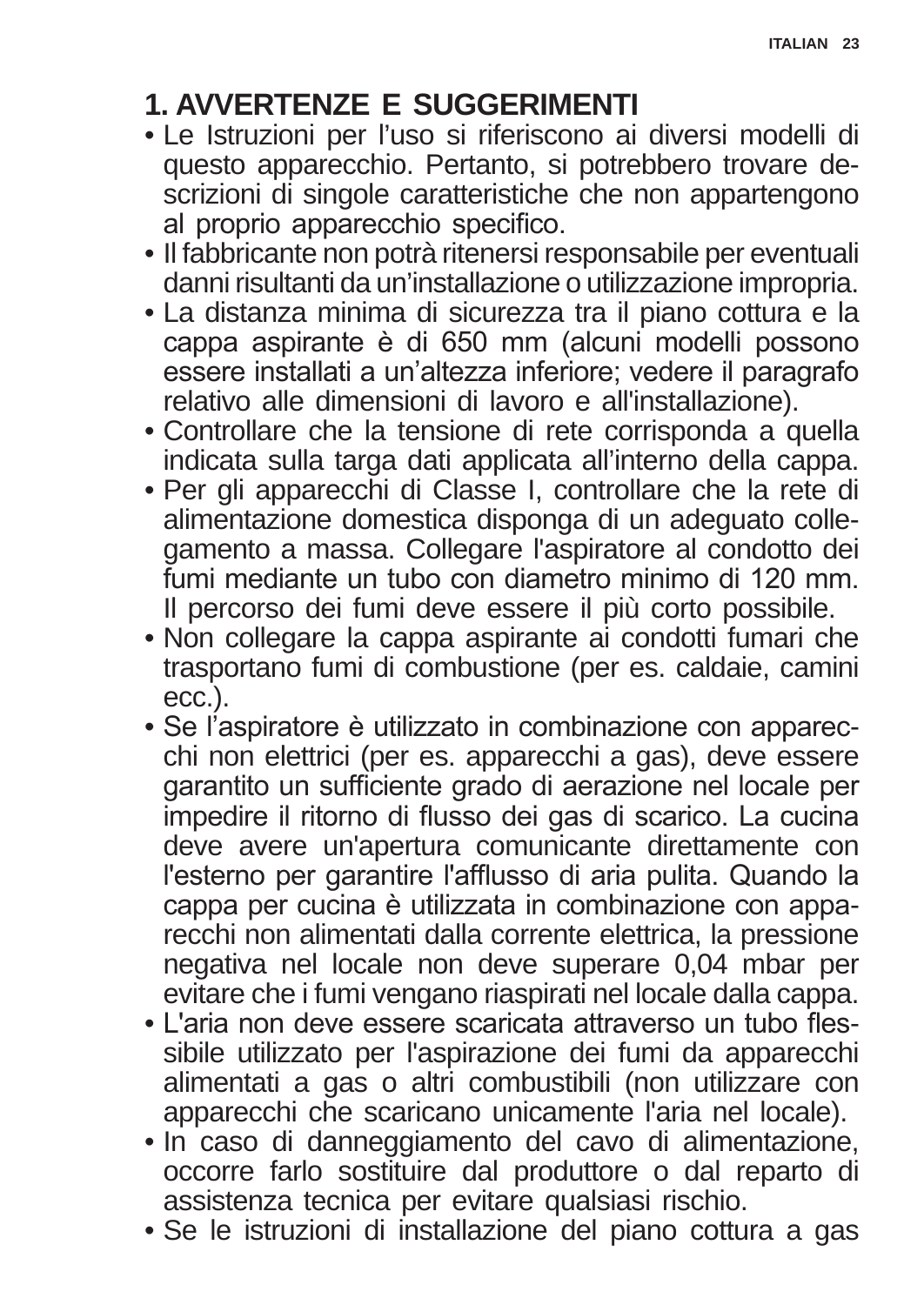specificano una distanza maggiore di quella sopra indicata, è necessario tenerne conto. Devono essere rispettate tutte le normative riguardanti lo scarico dell'aria.

- Usare solo viti e minuteria di tipo idoneo per la cappa. **Avvertenza:** la mancata installazione delle viti o dei dispositivi di fissaggio in conformità alle presenti istruzioni può comportare rischi di scosse elettriche.
- Collegare la cappa all'alimentazione di rete mediante un interruttore bipolare con distanza tra i contatti di almeno 3 mm.
- Non cuocere al flambé sotto la cappa: si potrebbe sviluppare un incendio.
- Questo apparecchio può essere utilizzato da bambini di età non inferiore a 8 anni e da persone con ridotte capacità psico-fisico-sensoriali o con esperienza e conoscenze insufficienti, purché attentamente sorvegliati e istruiti su come utilizzare in modo sicuro l'apparecchio e sui pericoli che ciò comporta. Assicurarsi che i bambini non giochino con l'apparecchio. Pulizia e manutenzione da parte dell'utente non devono essere effettuate da bambini, a meno che non siano sorvegliati.
- Questo apparecchio non deve essere utilizzato da persone (bambini compresi) con ridotte capacità psico-fisicosensoriali o con esperienza e conoscenze insufficienti, a meno che non siano attentamente sorvegliate e istruite da una persona responsabile della loro incolumità.
- "ATTENZIONE: le parti accessibili possono diventare molto calde durante l'uso degli apparecchi di cottura".
- $\bullet$  Il simbolo  $\mathbb{\Sigma}$  sul prodotto o sulla sua confezione indica che il prodotto non può essere smaltito come un normale rifiuto domestico. Il prodotto da smaltire deve essere conferito presso un apposito centro di raccolta per il riciclaggio dei componenti elettrici ed elettronici. Assicurandosi che questo prodotto sia smaltito correttamente, si contribuirà a prevenire potenziali conseguenze negative per l'ambiente e per la salute che potrebbero altrimenti derivare dal suo smaltimento inadeguato. Per informazioni più dettagliate sul riciclaggio di questo prodotto, contattare il Comune, il servizio locale di smaltimento rifiuti oppure il negozio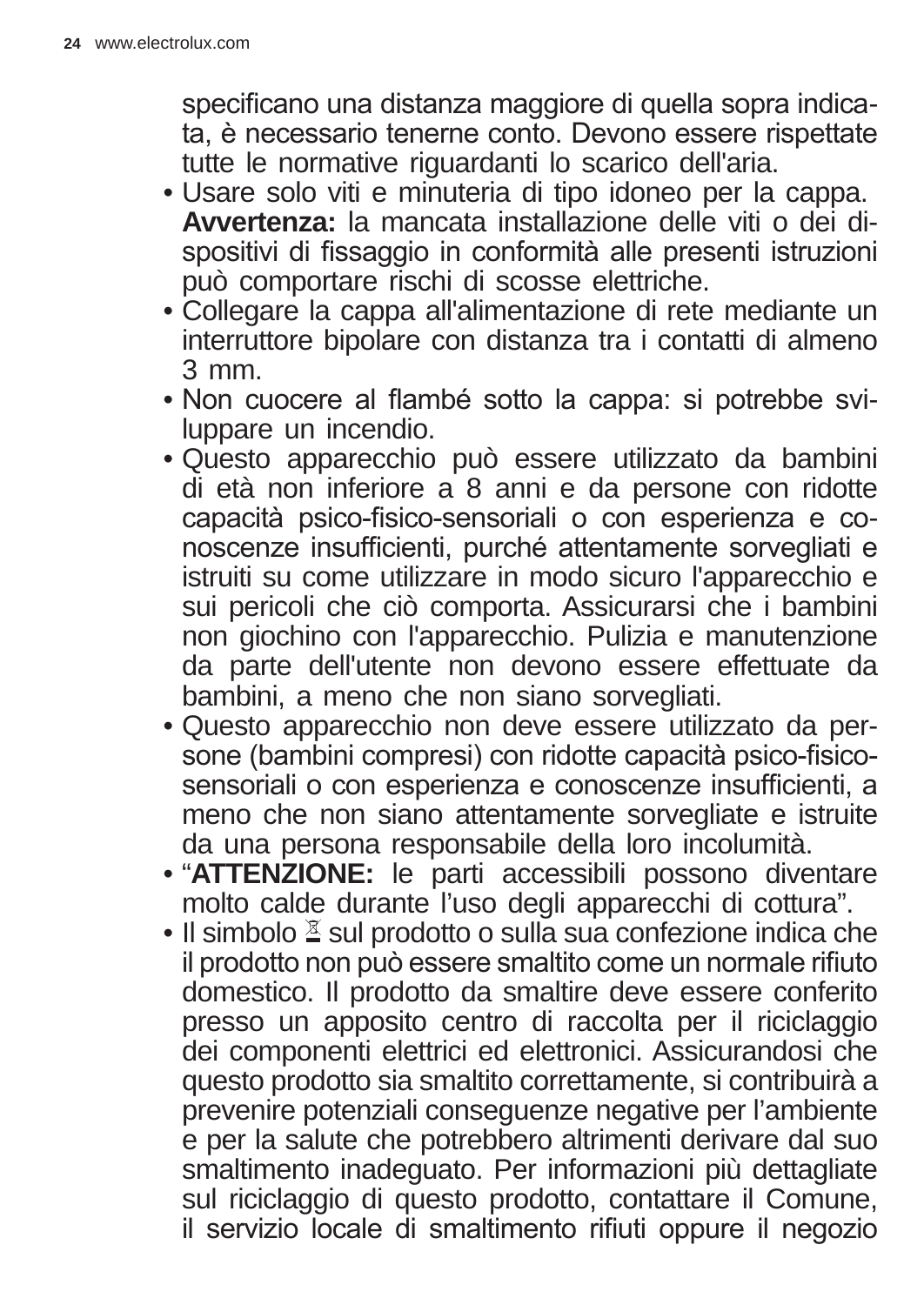dove è stato acquistato il prodotto.

- · Spegnere o scollegare l'apparecchio dalla rete di alimentazione prima di qualunque operazione di pulizia o manutenzione.
- · Pulire e/o sostituire i filtri dopo il periodo di tempo specificato (pericolo di incendio).
- . "Vi è il rischio di incendio se la pulizia non viene effettuata secondo le istruzioni".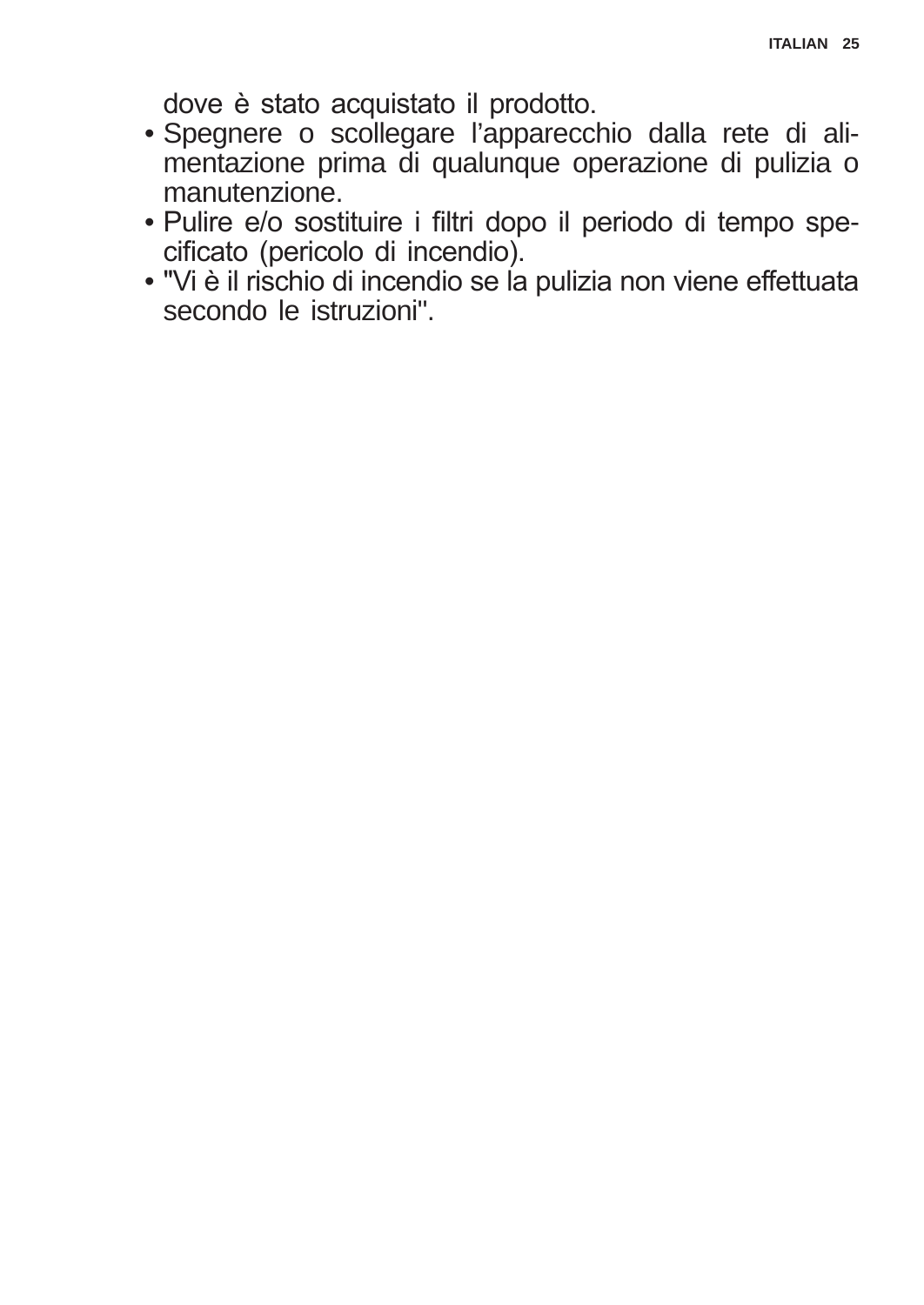### **2. USO**

- La cappa aspirante è progettata esclusivamente per l'uso domestico allo scopo di eliminare gli odori dalla cucina.
- Non usare mai la cappa per scopi diversi da quelli per cui è stata progettata.
- Non lasciare mai fiamme alte sotto la cappa quando è in funzione.
- Regolare l'intensità della fiamma in modo da dirigerla esclusivamente verso il fondo del recipiente di cottura, assicurandosi che non ne avvolga i lati.
- Le friggitrici devono essere costantemente controllate durante l'uso: l'olio surriscaldato potrebbe incendiarsi.

### **3. MANUTENZIONE**

- Il filtro al carbone attivo non è lavabile né è rigenerabile e deve essere sostituito ogni 4 mesi di funzionamento circa o più frequentemente in caso di utilizzo molto intenso **(W)**. Il filtro Long Life è lavabile e riutilizzabile, può essere utilizzato come accessorio per alcuni modelli.



- I filtri antigrasso devono essere puliti ogni 2 mesi di funzionamento o più frequentemente in caso di utilizzo molto intenso e possono essere lavati in lavastoviglie **(Z)**.



- Spie comandi ove presenti.
- Pulire la cappa utilizzando un panno umido e un detergente liquido neutro.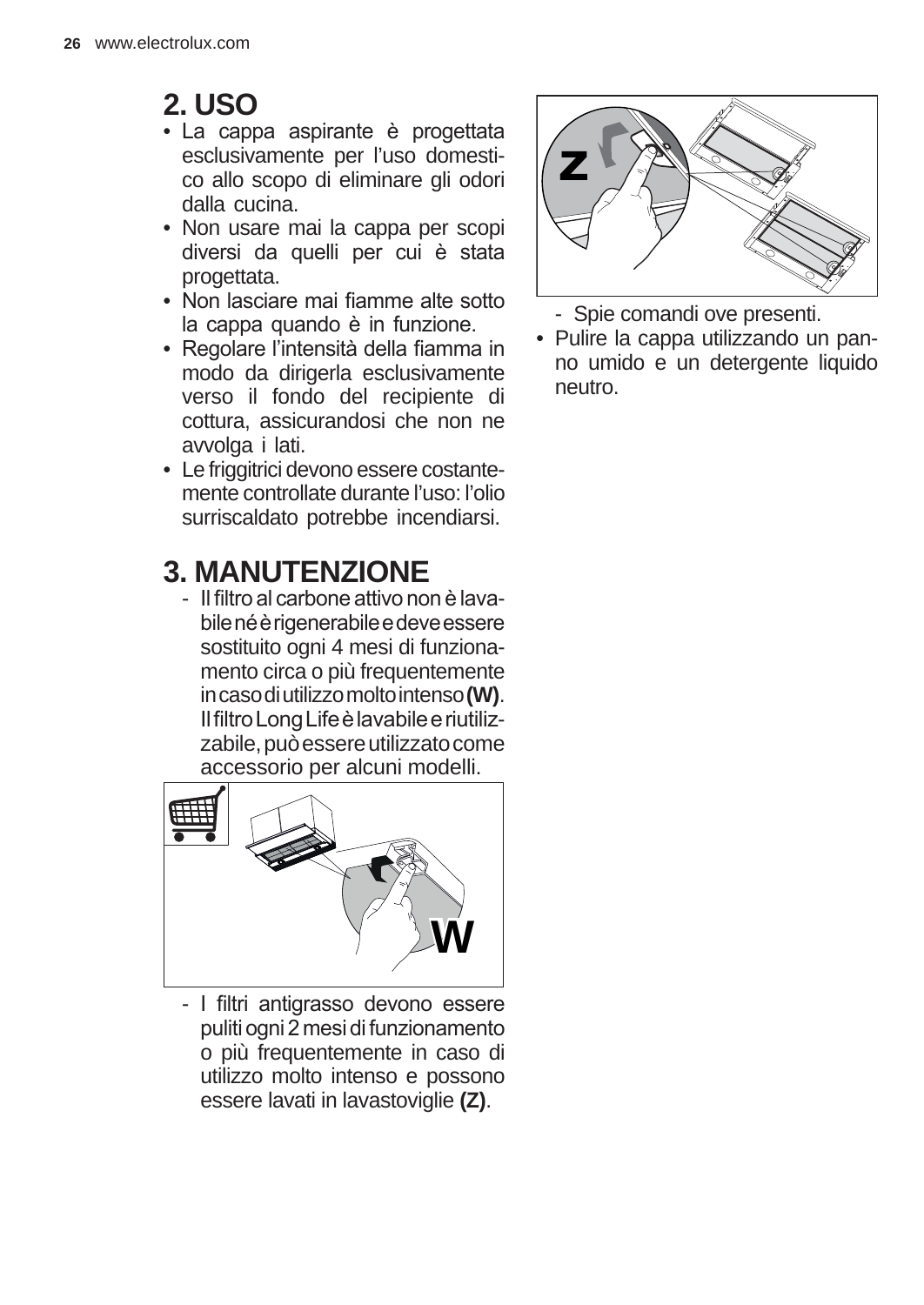# **4. COMANDI**



| L. | Luci     | Accende e spegne l'Impianto<br>di Illuminazione.                                                                                                                                                                                                                                                                                                                                                                                                        |
|----|----------|---------------------------------------------------------------------------------------------------------------------------------------------------------------------------------------------------------------------------------------------------------------------------------------------------------------------------------------------------------------------------------------------------------------------------------------------------------|
| v  | Velocità | Determina la velocità di<br>esercizio:                                                                                                                                                                                                                                                                                                                                                                                                                  |
|    |          | 0. Motore Off.<br>1. Velocità minima, adatta ad<br>un ricambio d'aria continuo<br>particolarmente silenzioso,in<br>presenza di pochi vapori di<br>cottura.<br>2. Velocità media, adatta<br>alla maggior parte delle<br>condizioni d'uso, dato<br>l'ottimo rapporto tra portata<br>d'aria trattata e livello<br>sonoro.<br>3. Velocità massima, adatta<br>a fronteggiare le massime<br>emissioni di vapore di<br>cottura, anche per tempi<br>prolungati. |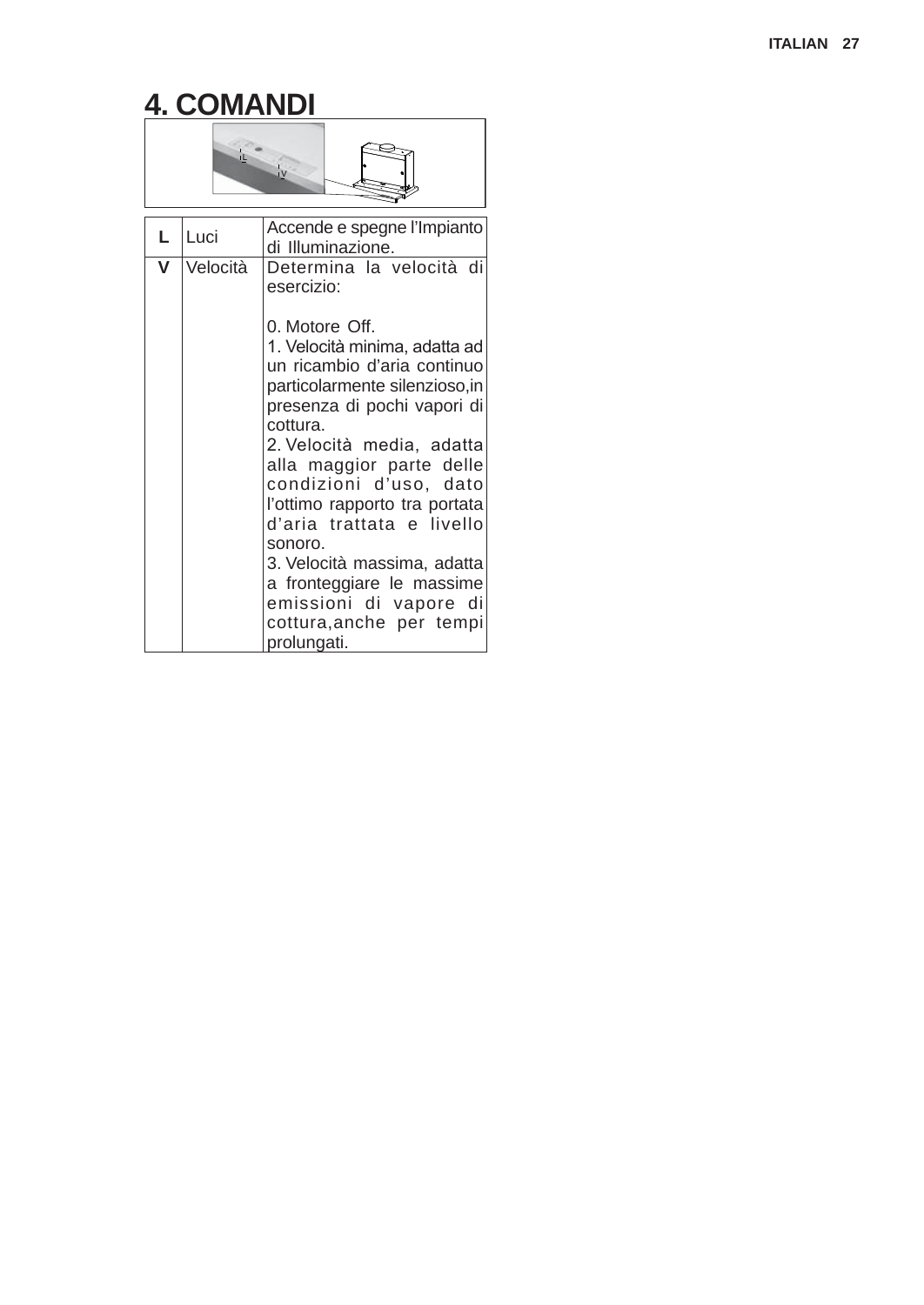### **5. ILLUMINAZIONE**

| U,      |                  |         |               |                 |                             |  |  |  |  |
|---------|------------------|---------|---------------|-----------------|-----------------------------|--|--|--|--|
| Lampada | Assorbimento (W) | Attacco | Voltaggio (V) | Dimensione (mm) | Codice ILCOS                |  |  |  |  |
| ŒÍ      | 4                | E14     | 220-240       | 107 x 37        | DRBB/F-4-220-240-E14-35/100 |  |  |  |  |